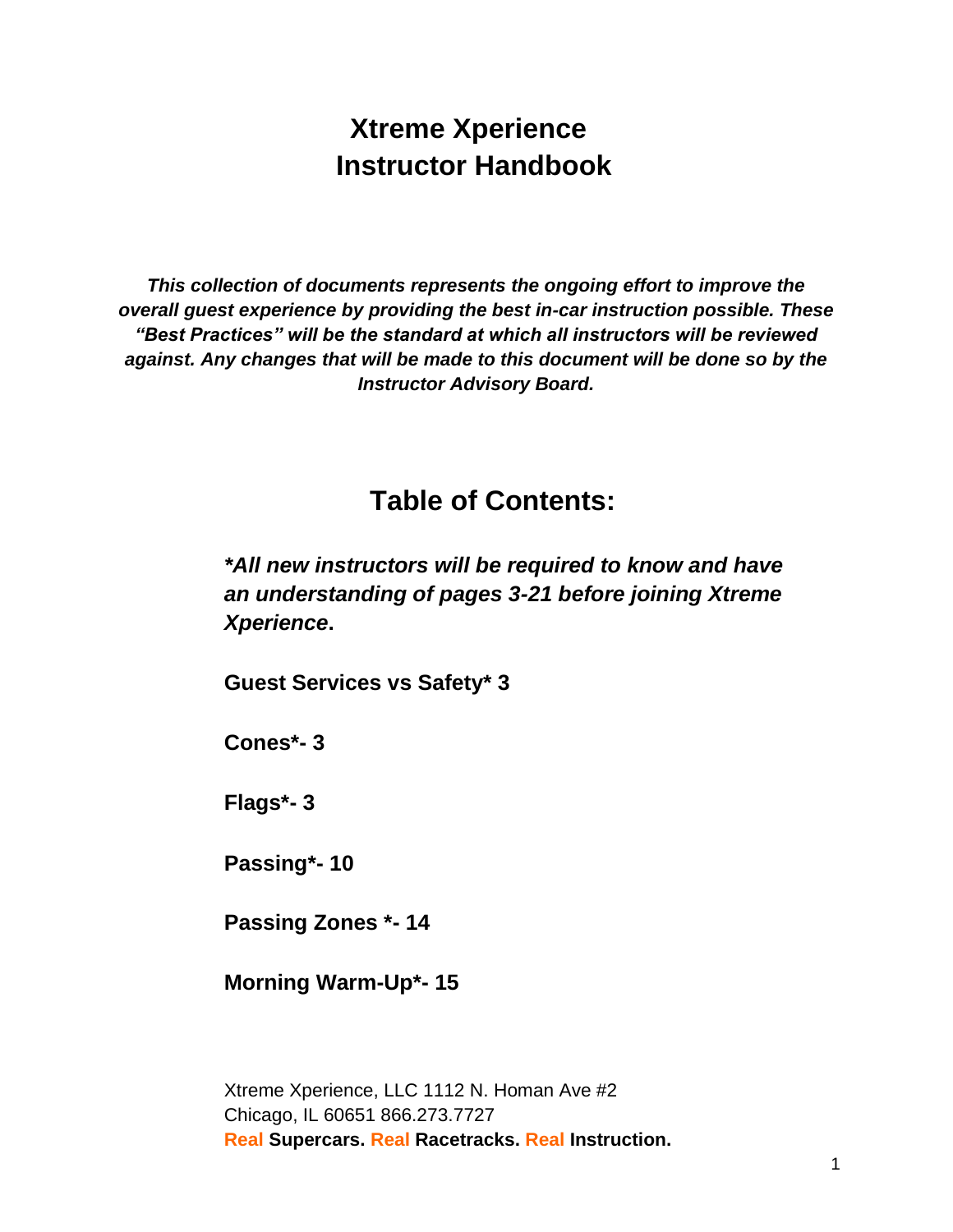**7/10th's\*- 16**

**Communication\*- 17**

**Supercar Ride-along\*- 20**

**Event Registration\*- 20**

**Lead Instructors - 22**

**Mentor Program - 22**

**ONE on ONE Classroom - 24**

**Rear Lead - 25**

**Front Lead - 26**

**Lead Car Red Flag Response - 27**

**Testing Track Conditions - 30**

**Classroom - 31**

**Pit Lane - 33**

*\*This information will be what new instructors are required to know.*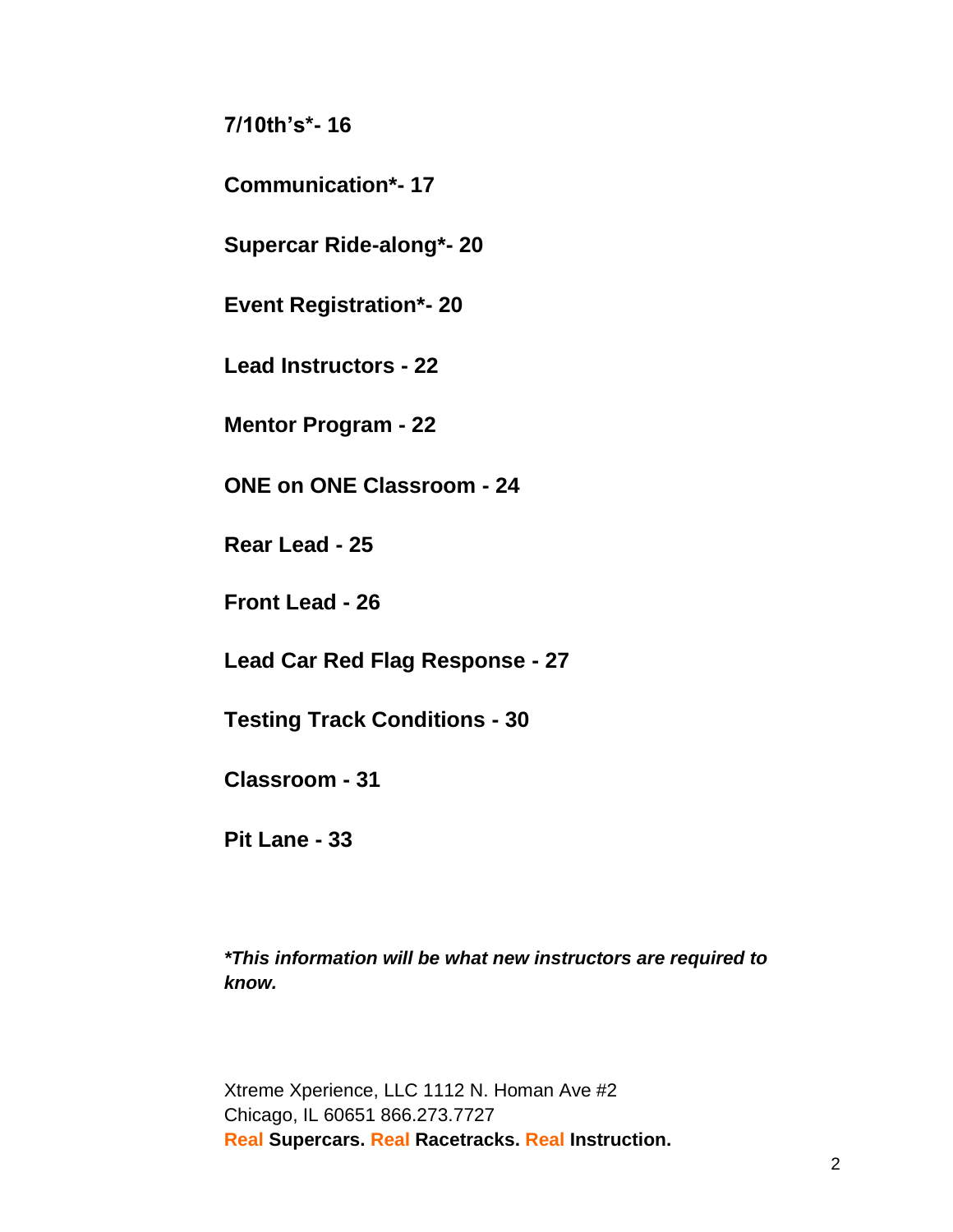# **Guest Service vs Safety:**

While both are important and should go hand in hand, Safety is our #1 priority. If the event is not safe, if cars are inoperable due to accident or failure, we have no product to sell. Likewise, if we're not friendly, helpful, upbeat, engaging, or providing the excellent entertainment the Guest is looking for, we also have no product to sell. Common courtesy, being genuine, establishing a good rapport, friendly interaction and professionalism will go a long way, in both safety and Guest service. Even in the event of an incident, remain positive and pleasant, allow the event Directors to mitigate and deal with the situation. Keep your conversations positive and succinct, don't speculate or share information that may not be pertinent. Applicable fines will be discussed between the GM and the Guest, it is not part of your job to cover this, but yes, there are fines associated with **ANY** off or incident.

# **Cones**

**Yellow - Lift Zone,** two yellow cones together prior to braking zone = **LIFT,** have Guest lift off throttle.

**Red - Braking Zone**, Multiples of red cones together = **BRAKE**, the greater the potential top speed, the longer the braking zone, the greater the multiples of red cones there are. (5, 4, 3, 2, 1) vs (3, 2, 1) Have guests begin braking at the first set of red cones.

**Orange - Turn-in,** Tall upright orange cone with a medium orange cone laying down next to it = **Turn-in,** the cone laying down is pointing in the direction of the turn. Wait until you are next to the cone and turn in the direction it is pointing.

**Green - Apex,** Tall upright green cone on the inside of the corner = **Apex**, the location where your Guest should be looking through the turn and coasting to, prior to tracking out and smoothly accelerating.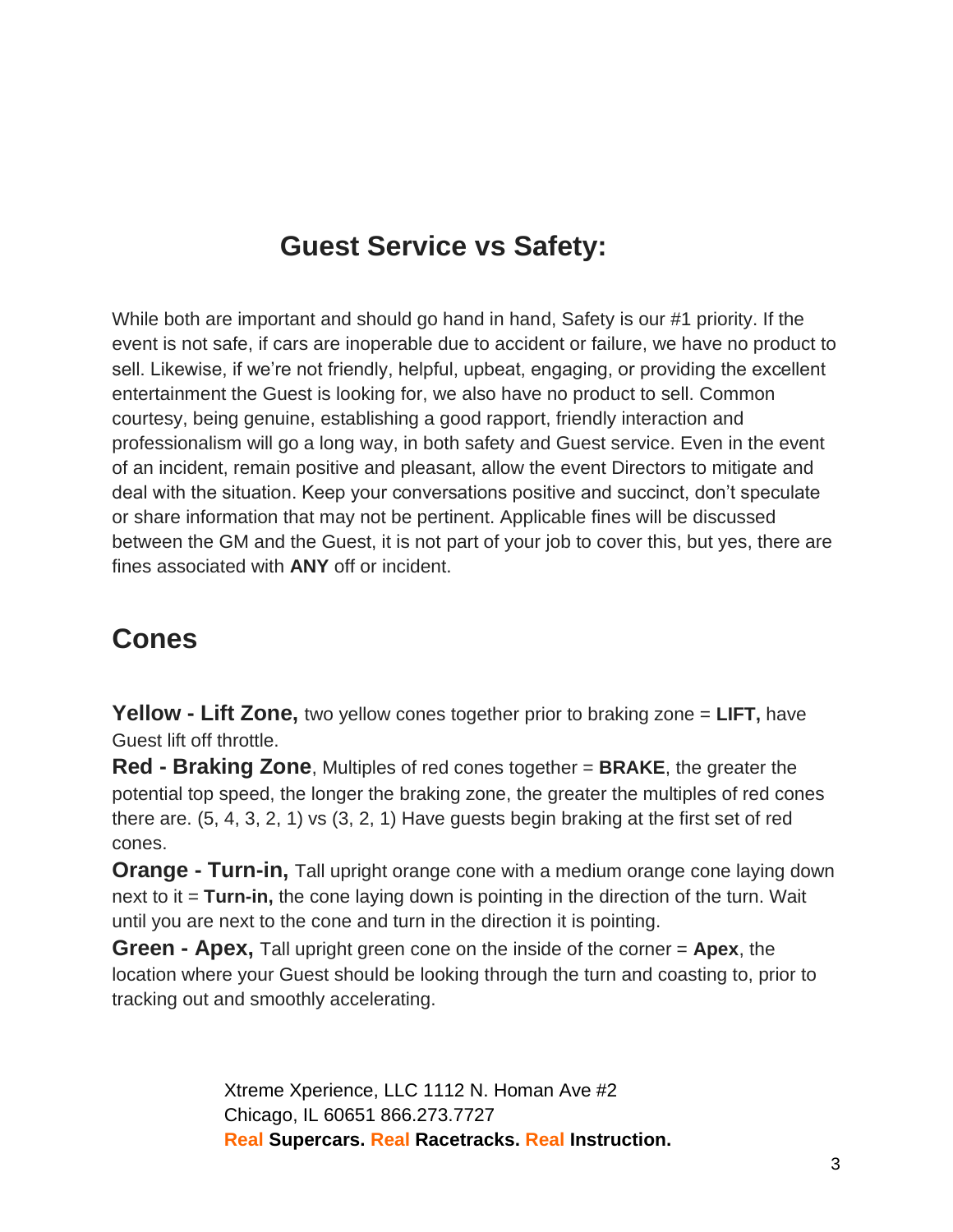**Medium Orange - Track out,** Medium to small cone on outside of turn exit = **Track out,** a guidance cone to get your Guest to look ahead down track and bring the vehicle to a specific side of the track after passing the apex.

# **Flags**

*Yellow Black Red Local Yellow Meatball* 

**\*In the event of any Yellow, Black or Red flag, the Instructor involved is not to return to right seat instruction before a debrief with the Chief Instructor or Safety Dir/Mgr is conducted. This debrief should be conducted forthwith.** 

## **Yellow Flag:**

#### **When Do You Call A Yellow Flag?**

• 2 wheels off track surface (grass, dirt, gravel, curbs less than

3" transition, rumble strip)

● **NO Contact** with foreign object (cone, sign, marker, wall, car, wildlife)

#### **How Do You Call A Yellow Flag?**

● Instructor call in ("**Yellow Ferrari"** or whatever car you're in) as to alert Pit Mgr./Tech so that vehicle and video may be evaluated once returned to the pit lane. (Upon returning to pit lane, have the Guest stop the vehicle at the Tech area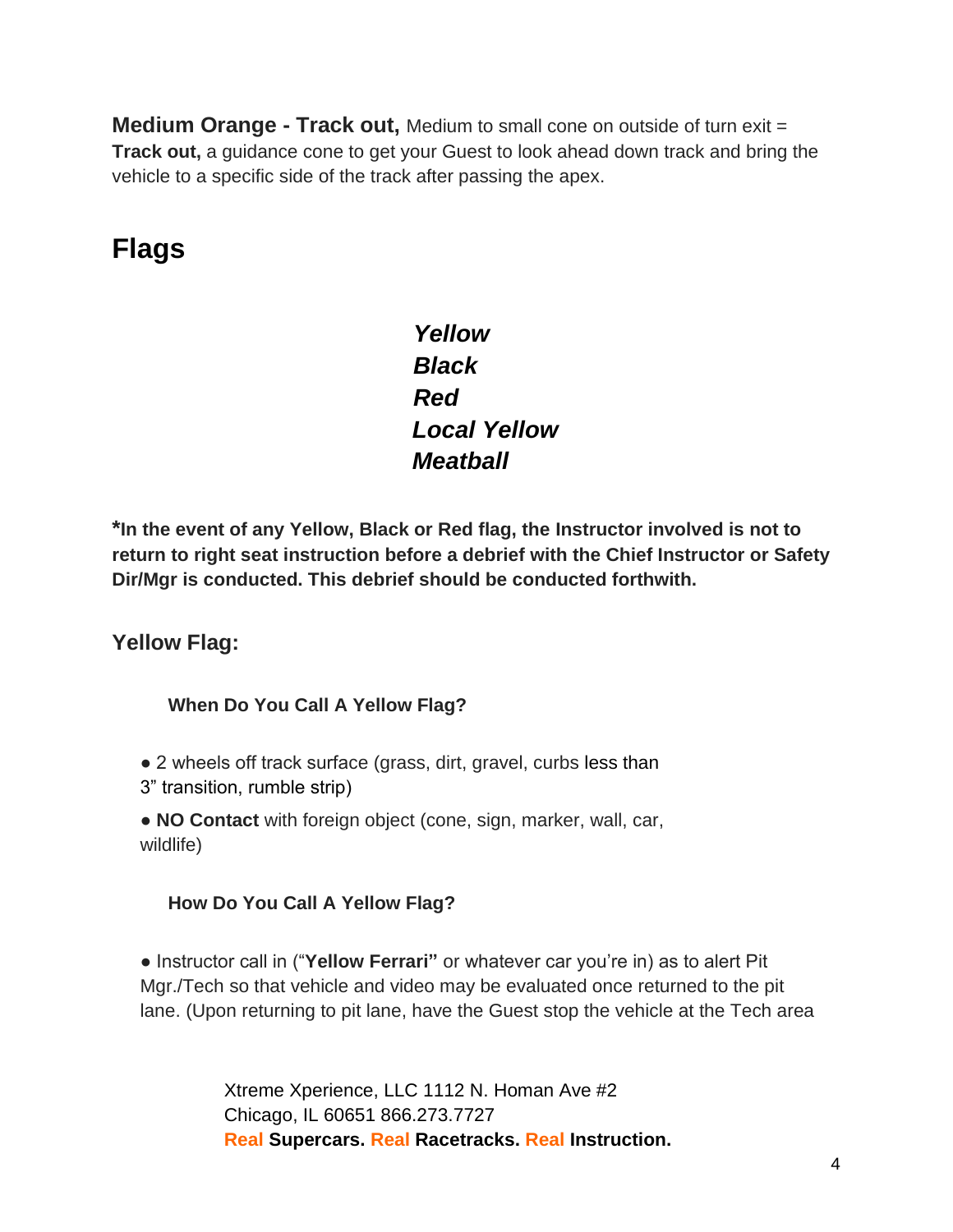to be inspected.)

#### **What to Do If A Yellow Flag Is Called?**

● Complete remaining laps with Guest, but now an **affirmative action** must be taken on the part of the Instructor. "We are going to need to settle down or we WILL be going back into the pits early".

• Once in the pit lane, Instructor and Guest remain in the vehicle until released by GM, Safety, Chief Tech.

• Video pulled for review/evaluation by GM/Tech and incident report filled out.

## **Black Flag:**

#### **When Do You Call A Black Flag?**

- 2 wheels off with a transition **greater than 3"**.
- 4 wheels off track surface. (grass, dirt, sand, gravel, curbing)
- Running over aggressive Gators. (concrete surface next to asphalt of substantial uneven design)
- Impact of any kind. (cone, sign, marker, wall, car, foreign object, wildlife)
- Unsafe or out of control driver.

#### **How Do You Call A Black Flag?**

● Instructor calls in ("**Black Flag"** in whatever car you're in) as to alert Pit Mgr./Tech so that vehicle and video may be evaluated once returned to pit lane. (Upon return to pit lane, have the Guest stop the vehicle at the Tech area for inspection.)

#### **What to Do If A Black Flag Is Called?**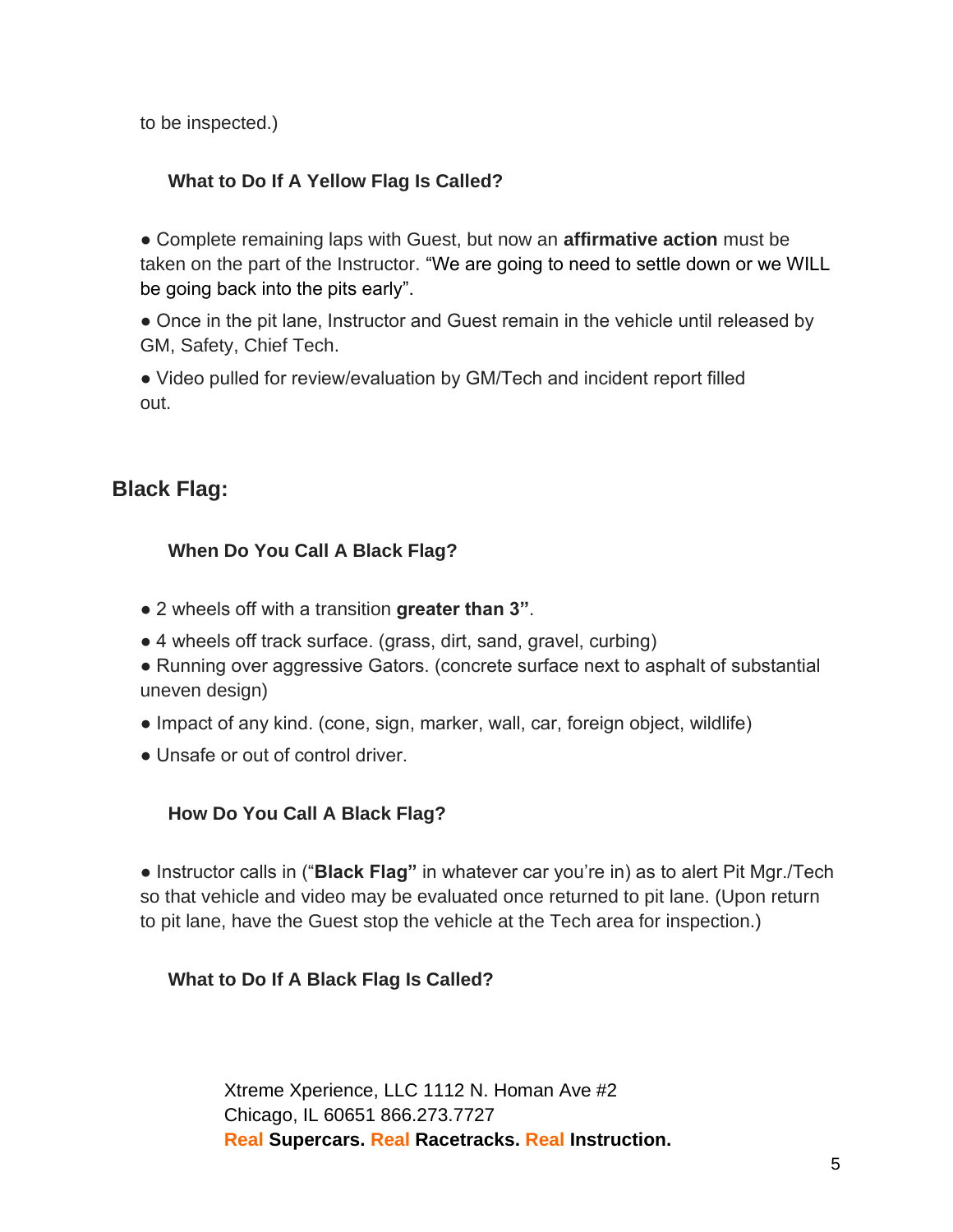● Vehicle makes an **IMMEDIATE** return to the pits.

• Instructor and quest remain in vehicle until advised otherwise by Safety, Chief Tech or Pit Mgr.

• Video is pulled and given to G.M./Tech for review/evaluation and an incident report is filled out.

● Relay information about unsafe, erratic or inattentive customers to GM, Safety Dir., Chief Instructor.

● Tell, advise, warn about potential issues that were observed/experienced in the current vehicle.

● If you feel unsafe, allow a member of the Xtreme senior personnel staff the opportunity to talk with this Guest that has shown the potential to go off track.

● If we deem them unsafe or incapable of listening to achieve a safe and enjoyable drive, they will be parked. Instructors should not hesitate to black flag an erratic driver in fear of being reprimanded by their peers. The safety of our Instructors, the Guests, and everyone at the event is always our greatest concern. We will always support the Instructor who feels unsafe.

## **Red Flag:**

#### **When Do You Call A Red Flag?**

- Anytime a vehicle stops on or off track (track hazard, spin, mechanical issue, collision)
- Medical Emergency (on track or in the pits)
- Unsafe driving conditions (Weather, track hazard, track surface, visibility, etc.)

● If the vehicle has a system failure, malfunction or incident that renders that vehicle in less than a safe operating condition (air-bag deployment, multiple simultaneous warning lights, windshield bird strike, loss of mechanical system)

#### **If There is an Impact, What Do You Do?**

• Stop Vehicle(s)-Assess Situation, Check for Fire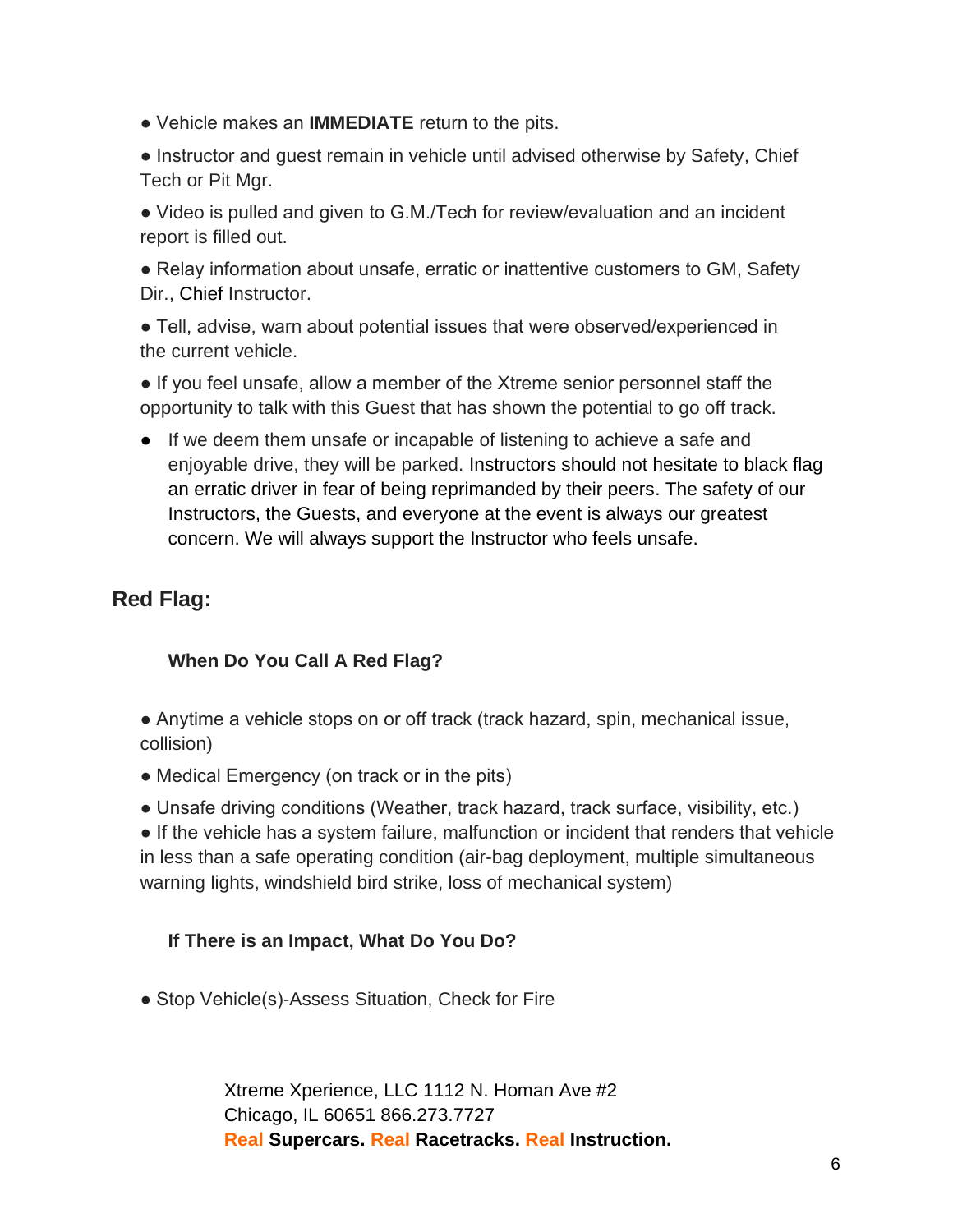- Radio Call-Stay in Vehicle unless **On Fire**
- Talk with your Guest-Check for Injuries
- Relay Information-Look for any Additional Track Hazard(s)
- Continue Guest Service and Wait for Emergency Assistance to Arrive
- Remain CALM, Reassure Guest and Continue Video Recording

#### **How Do You Call A Red Flag?**

#### **\*IMPACT Incident\***

● Call goes out "**RED FLAG, RED FLAG, RED FLAG; ALL CARS STOP! RED FLAG, RED FLAG, RED FLAG; ALL CARS STOP!**" Radio silence from ALL not involved in call out.

● If there is a vehicle impact (car to car, car to wall, car to barrier, foreign object or animal), the first car on scene that is **not** involved in the incident should relay information to the Pit Mgr. The Instructor(s) involved in the impact incident should focus attention on their Guest(s).

- Once the Lead Car Instructor or Safety Director arrives on scene, responsibility for relaying information to the Pit Mgr./GM is turned over to the most Sr. XX personnel.
- Any instructor has the authority to call a red flag, and from any location, including outside of a car if they witness an unsafe condition that justifies it. Instructors on track should also be aware that the transmission may not have communicated well throughout the entire track. Consider repeating the call to help relay it to those who are on the far side of the track, especially if you witness vehicles still in motion.

#### **\*Non-Impact Red Flag with an Unresponsive Instructor\***

● Call goes out "**RED FLAG, RED FLAG, RED FLAG; ALL CARS STOP! RED FLAG, RED FLAG, RED FLAG; ALL CARS STOP!**" Radio silence from ALL not involved in call out.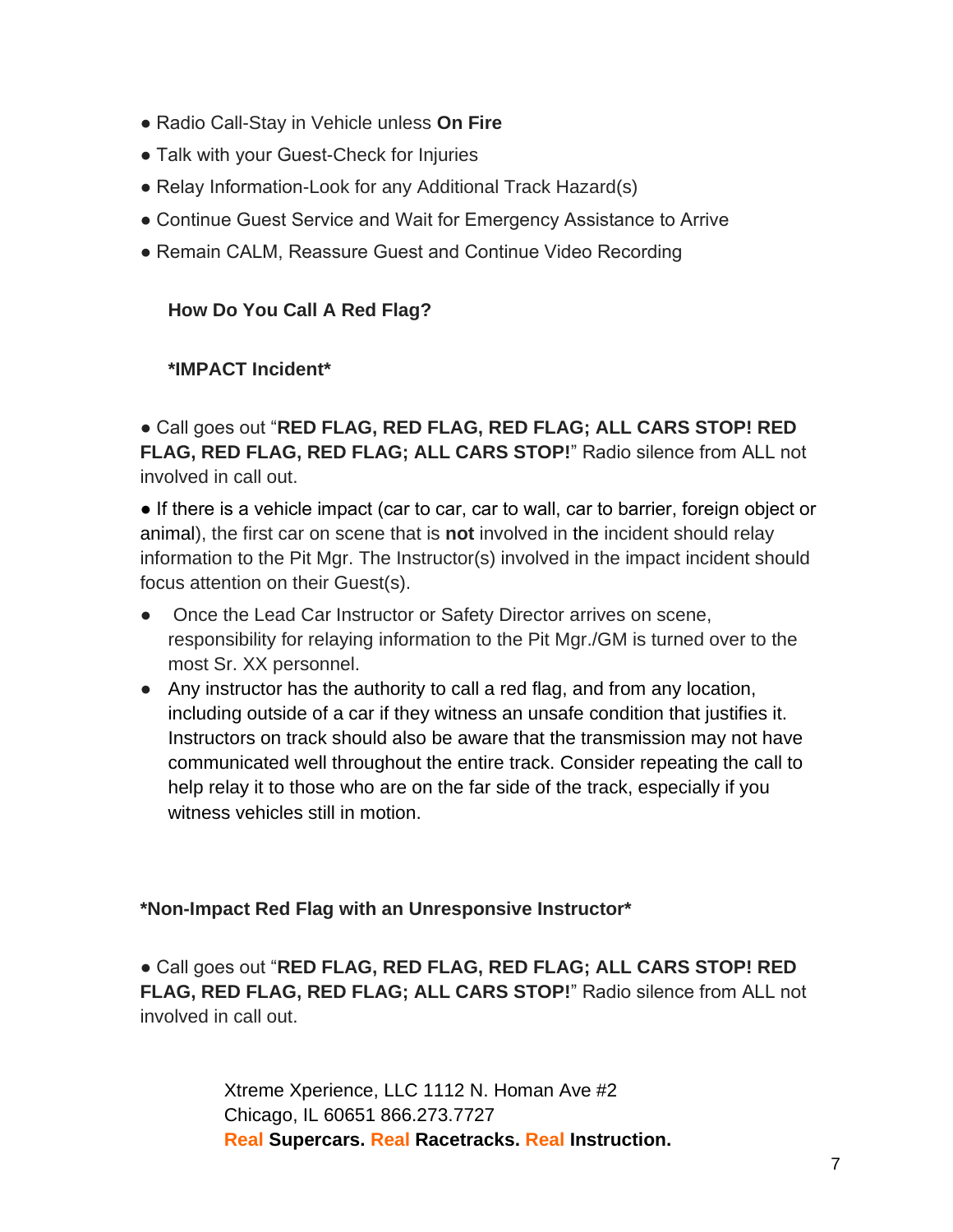● Instructor of the first car close to the vehicle involved in the incident, acts as relay of information to Pit Mgr./Safety/GM, until a Lead Instructor/Safety Director arrives on scene. Most likely the Instructor of the first car on scene will be the initial Instructor to call in the Red Flag incident.

#### \***Non-Impact Red Flag with Responsive Instructor\***

• Call goes out "**RED FLAG, RED FLAG, RED FLAG; ALL CARS STOP! RED FLAG, RED FLAG, RED FLAG; ALL CARS STOP!**" Radio silence from ALL not involved in call out.

• Instructor of the vehicle involved in the Red Flag incident relays information to Pit Mgr./GM and awaits further Instructions.

#### **What to Do If A Red Flag Is Called?**

● **ALL CARS STOP IMMEDIATELY** towards the right side of the track surface. Do not pull off the track surface if possible and avoid stopping in blind sections of track. Remain stationary until further directed.

● Pit Mgr., Instructor calling **RED FLAG**, Safety Director, GM and in-car Lead Car Instructors switch to channel 3, all others remain on Channel 2 and continue to interact with your Guest in the car, keep calm, reassure, stay alert for more info on channel 2.

● Calling Instructor, relay precise information to Pit Mgr. (in calm fashion) as to what and where incident is: ("Impact" or "Safe", Vehicle and location)

● Pit Mgr. and/or Safety will determine if Fire/Rescue/Med and Lead cars are to be dispatched to scene. If impact incident, Pit Mgr. will dispatch needed units. Responding Lead car Instructors will follow Lead Car Red Flag Response SOP.

• Safety Director, Tech and Media will respond to incident location as required.

• Safety Director/Pit Mgr. will release non-involved cars to return to pit lane once applicable to do so.

● Pit Mgr. will have **ALL** non-involved Guests and Instructors stay with their vehicle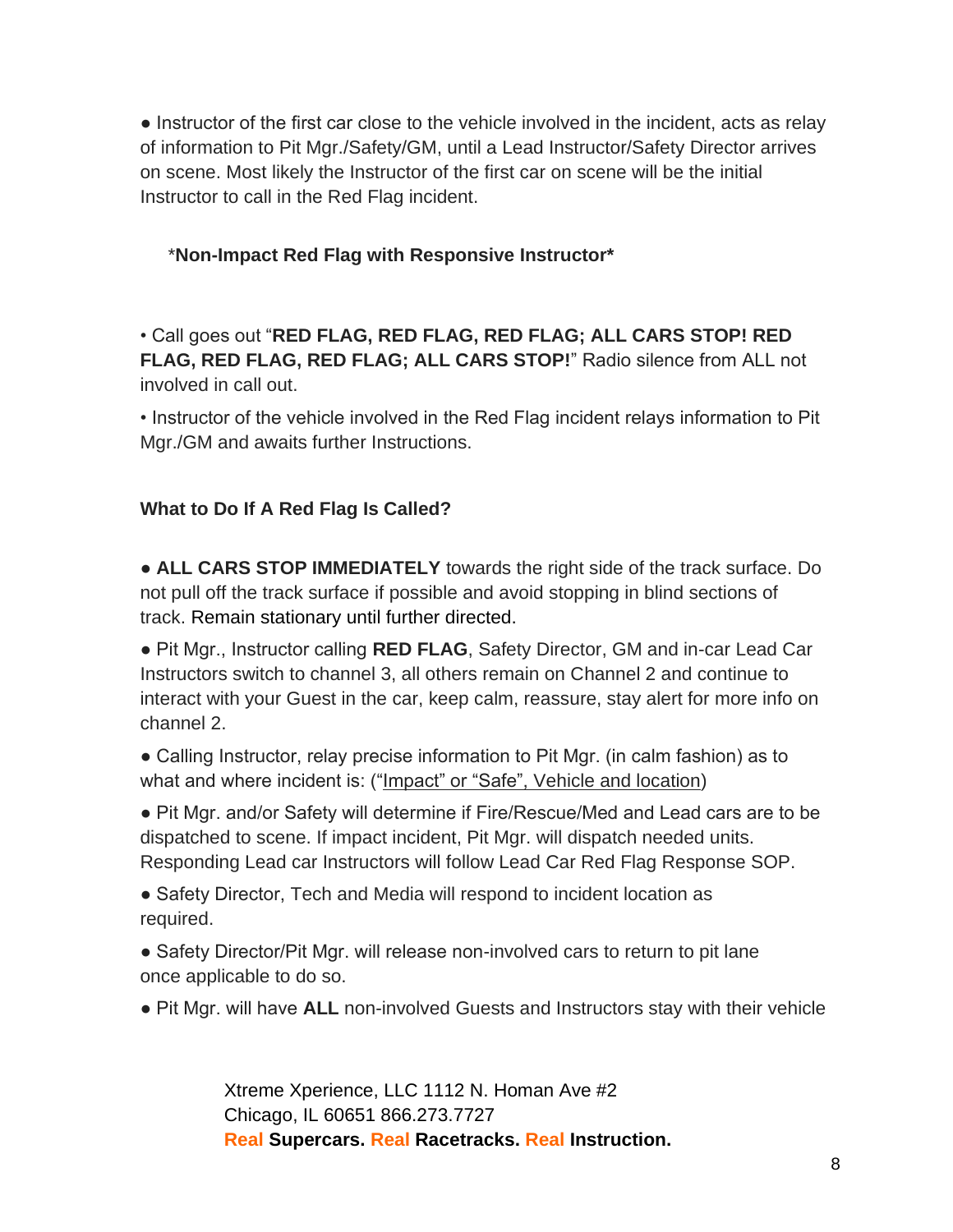for re-drive. USB's will be pulled and new ones issued for re-drive. If your Guest has other supercar drives on their USB, alert the media technician so they can transfer files.

● Involved vehicle(s) will have USB video pulled at the scene in the case of an impact incident, Guest and Instructor will be evaluated by EMS, treated and transported if applicable. Vehicle will be inspected, incident documented, track environment evaluated for continuation of event or not, GM advised of the situation and determination will be made for continuation or not.

## **Local Yellow:**

#### **When Do You Call A Local Yellow Flag?**

• An object (animal, blowing trash, rock(s), cone, vehicle part, person) that is in close proximity to the track surface and could potentially become a greater issue.

● Instructor calls in (**Local Yellow** in turn # \_\_\_\_\_\_, or between turns #  $\frac{1}{2}$  & \_\_\_\_\_\_) and gives a "**brief"** description of the object, so as to make the other Instructors aware of location and object.

● Pit manager to take note and dispatches lead car to mitigate if/when necessary and appropriate to do so.

● Instructors monitor object each lap to assess the necessity of calling "**RED FLAG"**  if the object becomes an on-track hazard.

## **Meatball:**

#### **When Do You Call A Meatball Flag?**

- A mechanical issue with the vehicle while on track
- If you notice a change with the vehicle while on track (warning light, windshield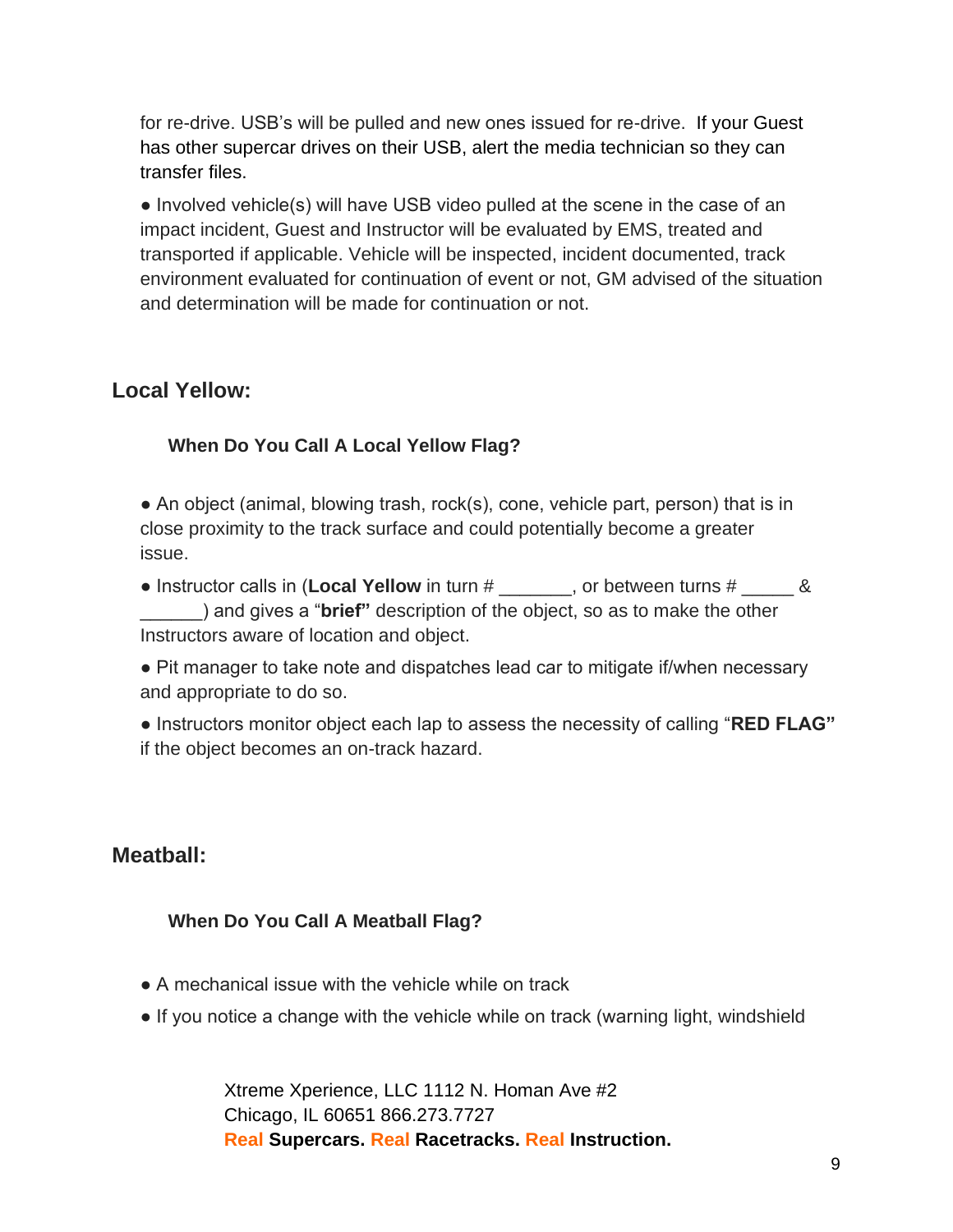chip, minor noise) and it does not affect the function and performance of the vehicle, call "Meatball in the color/supercar and finish the three laps.

● If you notice a change with the vehicle that immediately affects the performance and/or function of the vehicle (engine noise, brake failure, power steering failure), call "Meatball Black Flag in the color/supercar, and Immediately pit.

• If the vehicle you are in becomes disabled and is unable to continue at a prudent speed relative to the other vehicles on track, or becomes unable to continue moving period (flat tire, ECU failure, fuel issue), this is now a **"RED FLAG"** situation and should be treated as such. (see **RED FLAG)** When you switch to channel 3, inform the Pit Mgr. that this is a "Meatball" red flag, your vehicle and location on the track.

● Always get repeat confirmation of your radio transmission with regards to **ANY**  type of flag call in.

# **Passing**

## **Passing Defined**:

The safe completion of allowing one vehicle to pass another while on track. Passing is accomplished one way and one way **ONLY**, Instructor to Instructor communication, via two-way radio and/or point by. Instructors in all vehicles involved in a pass should have their left hand by steering wheel at 3 o'clock (risk ready position) from before the pass begins until it is entirely complete. This serves as both a visual signal/reminder to the guest that they are being passed/passing, and is a safety precaution to enable the Instructor to control the wheel during the pass if needed. Passing is the singularly most potentially hazardous maneuver that occurs on track and should be respected accordingly. The instructor **MUST** make their Guest aware that the pass is occurring. Immediately after a pass has occurred, each Instructor must be on high alert as the faster driver might have felt held up, or the slower driver may overdrive trying to keep up.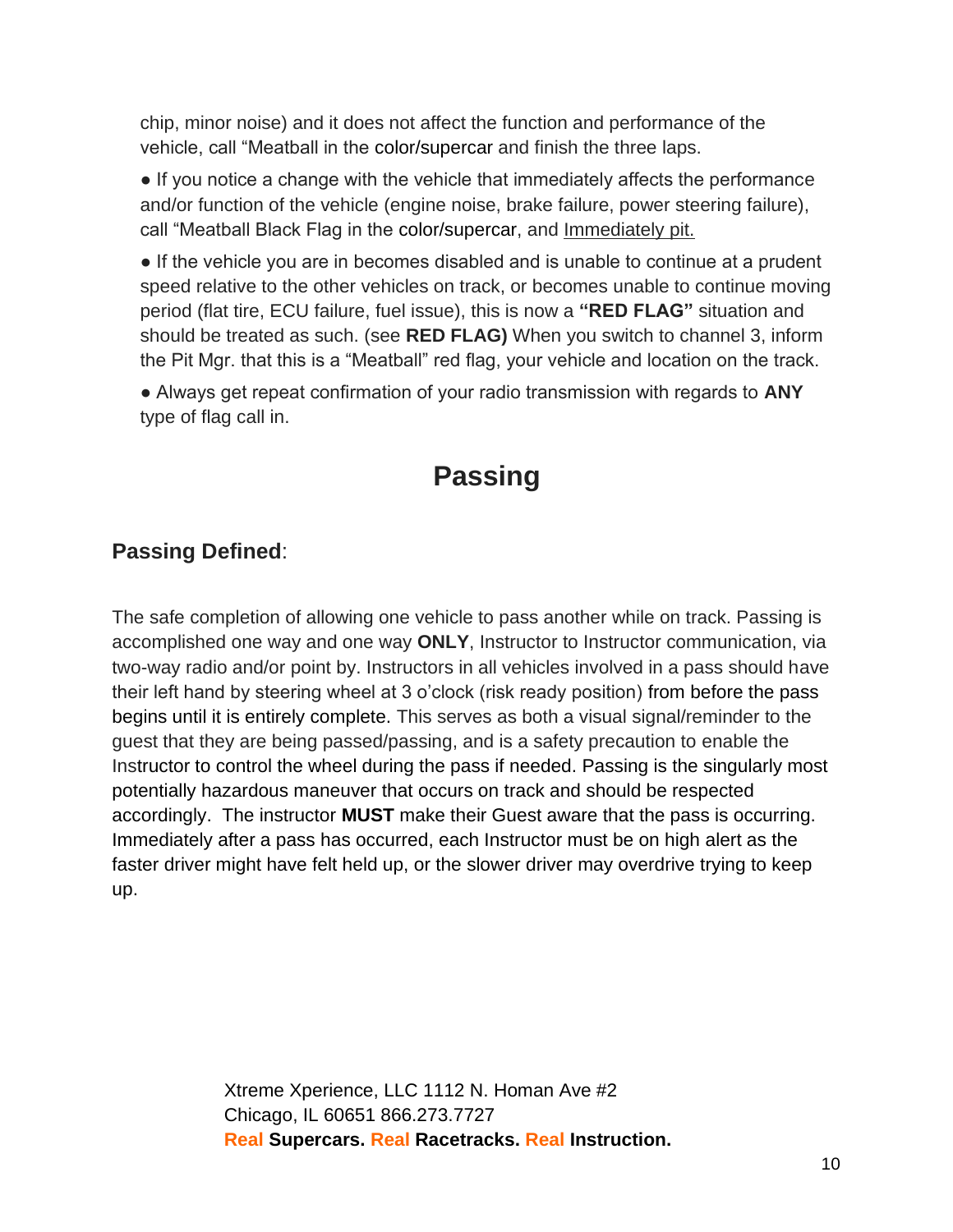# **Communication for Passing**

#### **Instructor to Instructor:**

● Pit lane positioning is a beneficial tool to mitigate passing (comfortable vs experienced). **Watch your mirrors and listen to your radio!** Use succinct and clear radio transmissions when needed.

● Preemptive preparations are a key component to any pass. Instructor in vehicle to be passed should set-up pass in safe and adequate passing zone.

• Passing should be initiated with an exaggerated wave pivoting from the shoulder, followed by a **clear and decisive point by signal using a stationary and sustained point-by, with the right hand remaining out of the window until the car has passed.**

● Verbal confirmation of multiple vehicles to pass, **MUST** be given as well as the point-by. A separate stationary point must be given for each car to pass, which means your right hand **must break the plane of the window designating each additional pass.** 

- **A radio call can be made ahead of time, "Red Ferrari giving a pass for two after the next turn", but the point-by(s) should not be given until the Guest is COMPLETELY under control.**
- **Either of the two over-taking cars can make a radio call, "Red Ferrari we are requesting a pass for two after the next corner". In this case the Red Ferrari should confirm "Copy, Red Ferrari pass for two" and then give two individual point-bys as described above and ONLY when their Guest is in complete control.**

● Left hand should be in the **"Risk-Ready"** position next to, or on the steering wheel at 3 o'clock.

● The Instructor in the vehicle giving the point is **committed to the pass/passes**  once the point-by is given, unless conditions have dramatically changed. If the condition does change, (animal running onto track, vehicle failure, track condition change, etc...) the **VERBAL** command of **"STAND-BY" on the radio MUST be**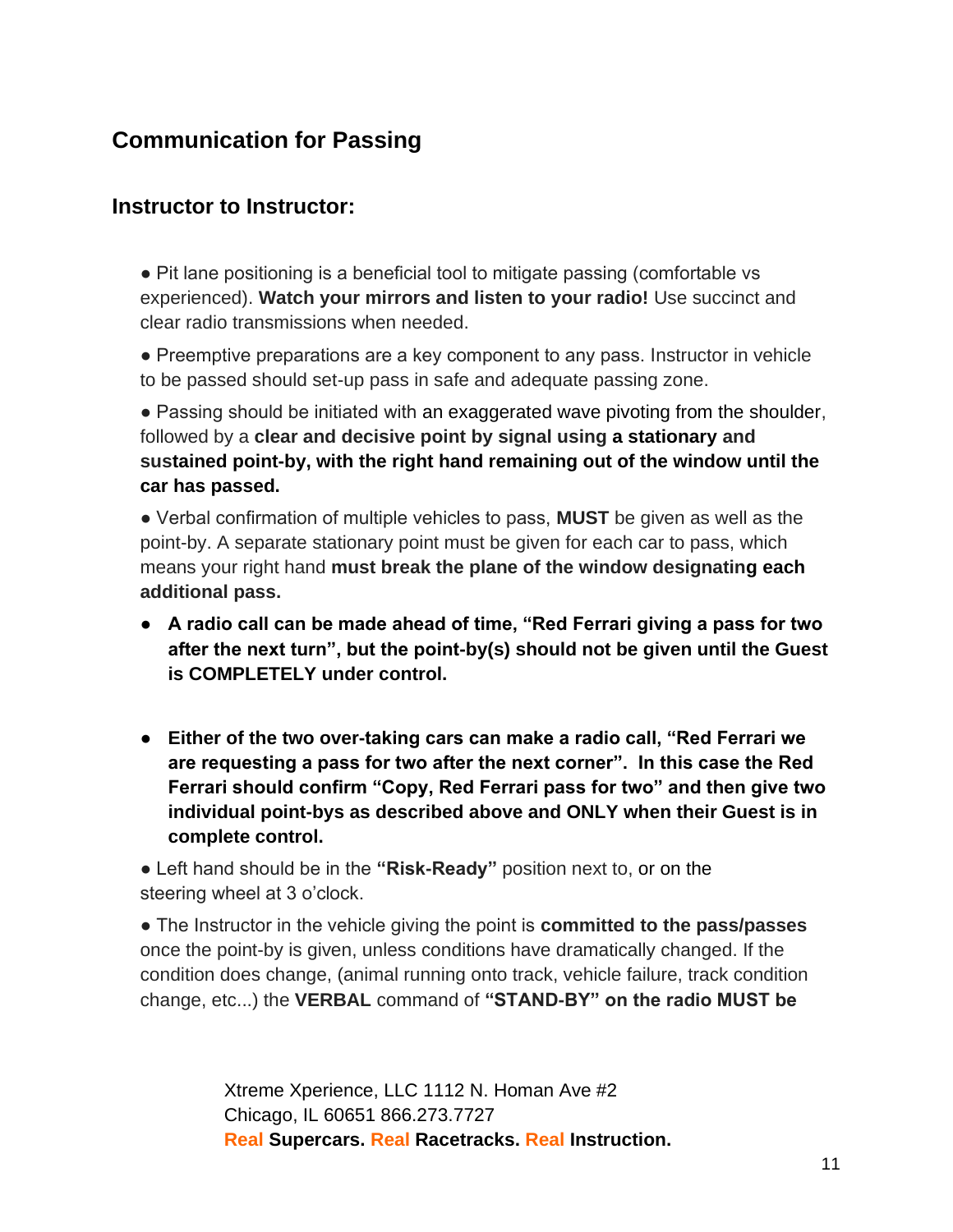#### **given.**

● It is **ALWAYS** at the discretion of the Instructor receiving the point, as to take the pass or not.

● It is the responsibility of the Instructor in the overtaking/passing car to make and complete any pass safely. If the given point-by for the pass is not going to be taken, radio communication should be given as to the refusal/delay of the given pass.

• Radio communication is always permissible when needing or giving a pass or passes.

## **Instructor to Guest:**

• Passing can be greatly reduced with prior communication between Guest and Instructor while in the pit lane.

- Read and assess the Guest's demeanor, ask if they are nervous/apprehensive and would like to go to the rear of the field.
- Ask if the Guest has done the Lead-car ride along. If not, it is recommended they go to the rear of the field.

● Ask about prior track experience. Ask if they have driven the track before. Ask if they have driven another car today. The front of the field may be a better option.

• Leaving a 5-7 second gap between cars when exiting pit lane, always helps reduce passing as well.

• While on track, stay positive and proactive in your communications, like ("there is a faster car coming, let's begin our procedure for being passed", "there are multiple cars we're going to allow to pass", "We're coming up on a slower car, so no closer than 3 car lengths to them and wait for my instruction to pass", "as soon as the first car gives us the signal to pass, we'll go with the car in front of us", "let's just back off, give them some space and then see if we can catch them again", "that's the lead car, so let's give them some room to teach and then we'll go catch him again" (fishing).)

● Instructor Ego, **REMOVE IT**, remember this is the Guests drive, not yours! (Ride along or Right seat.)

• Stay positive, stay proactive, keep continuous communication going.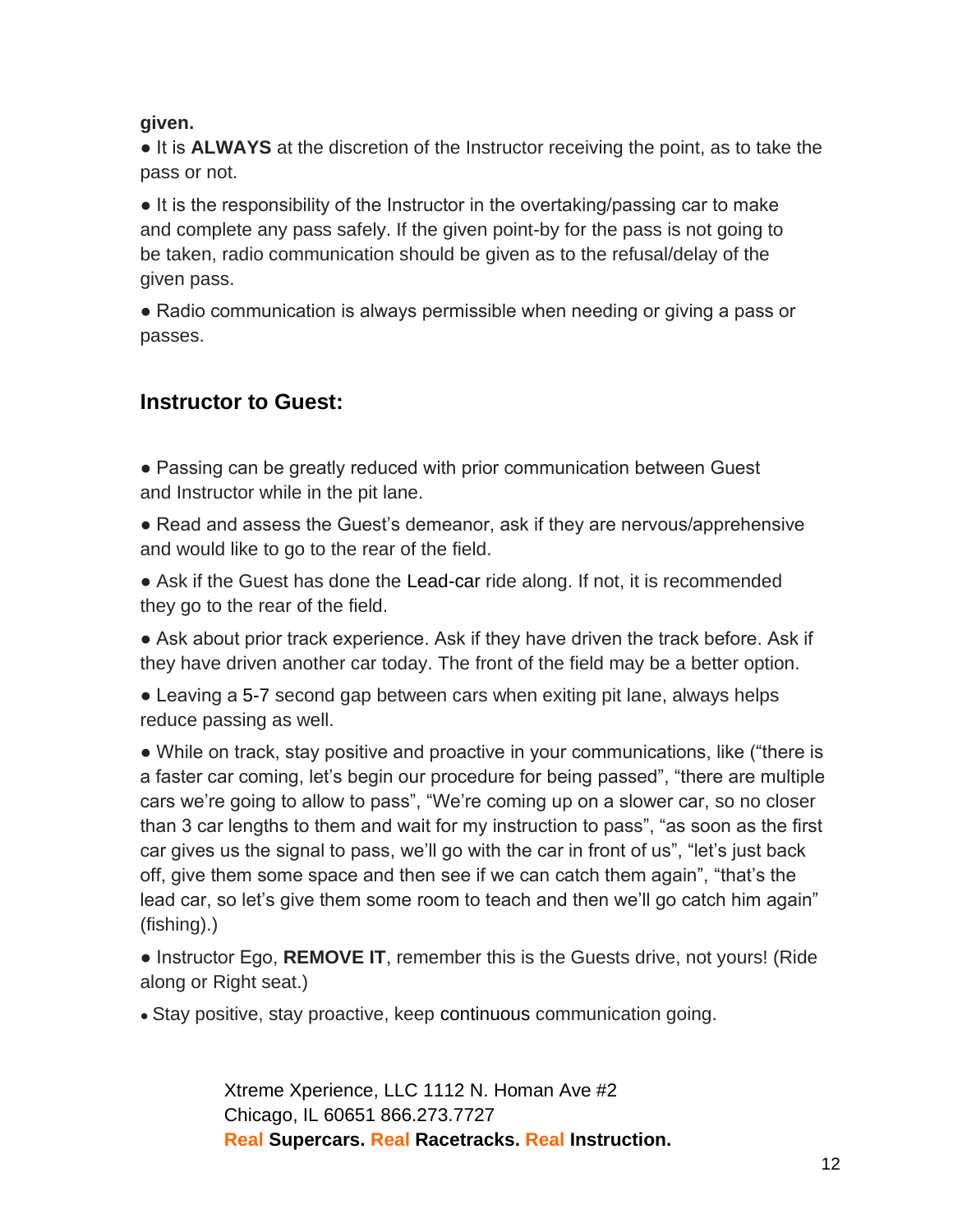- Be aware of your surroundings, not tunnel-visioned solely on your Guest.
- Speak clearly and affirmatively about the instructions you're giving. Be Direct.
- Use hand signals clearly and distinctly, both with Guests and Instructors
- **ALWAYS** err on the side of caution and safety.
- Prepare for the upcoming pass or being passed.
- Safety is **ALWAYS FIRST** with regards to passing!
- If you're on your final lap with just a few turns to finish, GO FISHING.

• No passing into a turn of 90 degrees or sharper, braking zones, blind spots, hills, while in high speed areas.

• Attempt to time and plan your pass or being passed, according to the Best/Safest locations to minimize the disruption for both cars.

• Passing should be accomplished in lower speed areas whenever possible, vs the high-speed zones. Avoid passing in narrow sections, braking zones, and tight "esses".

● Most every Guest wants to go as fast as they're comfortable or get "the most" out of their drive. Passing only really becomes an issue if they feel they were not able to accomplish this. Following another car at a static distance of greater than 6 car lengths is totally acceptable.

● If your Guest is clearly faster and within 3-4 car lengths of another car, accomplish the pass quickly and safely. Upon completion of the pass, return the focus to driving the line and smooth inputs.

• Most Guests do not have a genuine issue with being passed, especially if their Instructor keeps it positive and it is accomplished quickly. Never dwell on the pass, instead refocus the Guests attention on driving the line, smooth inputs and positive reinforcement.

● If your Guest is held up by another car, assess the situation. What can you do to reduce the frustration and increase the satisfaction? Is the car in front of you behind the Lead car? Are there multiple cars being held up? Is there a large gap to the next car behind you? Are you the last car in the group? Does the Instructor in the car in front of you have his/her hands full with a difficult Guest? Has the Instructor in front of you seen you? Can you slow your Guest in one section of the track to allow them to finish on a positive note?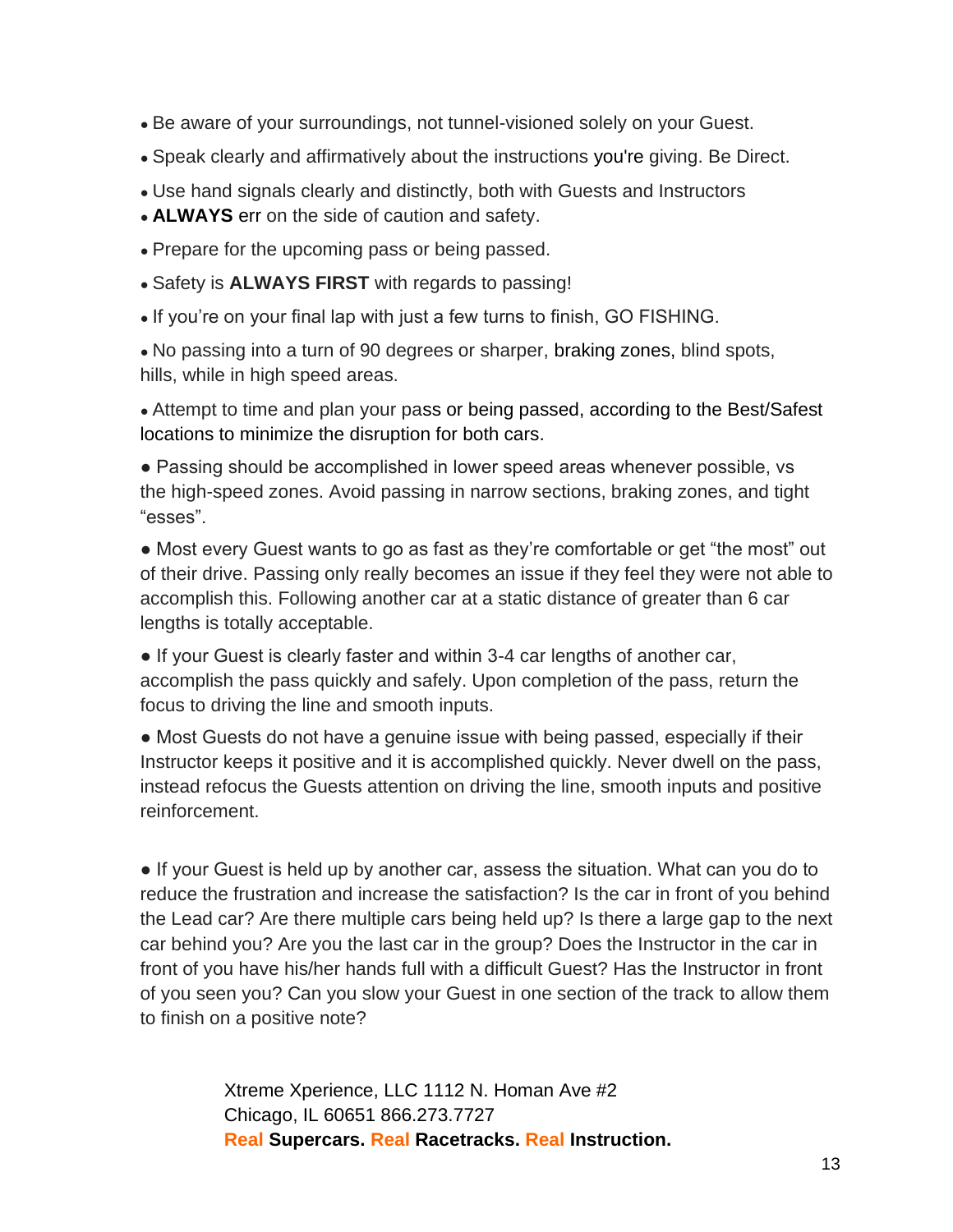● Remember to **ALWAYS STAY POSITIVE!** It is up to you to change the dynamic in any situation that is within your control to do so.

# **Passing Zones:**

## **Preferred Passing Zones:**

- Low risk.
- Usually a place you can speak to the driver.
- Best areas for passing to be completed.
- Corner prior to straightaway.
- Beginning of straightaway
- Pit lane is the BEST/SAFEST place to pass.

## **Acceptable Passing Zones:**

- Medium risk.
- Typically, a section of the track where 7/10th's maximum is enforced.
- Passing may be allowed in these areas.
- Sweeping corners
- Short Straightaways

## **No Passing Zones:**

- Highest risk area of the track.
- 7/10th's risky areas.
- Braking Zones
- Corners over 90 degrees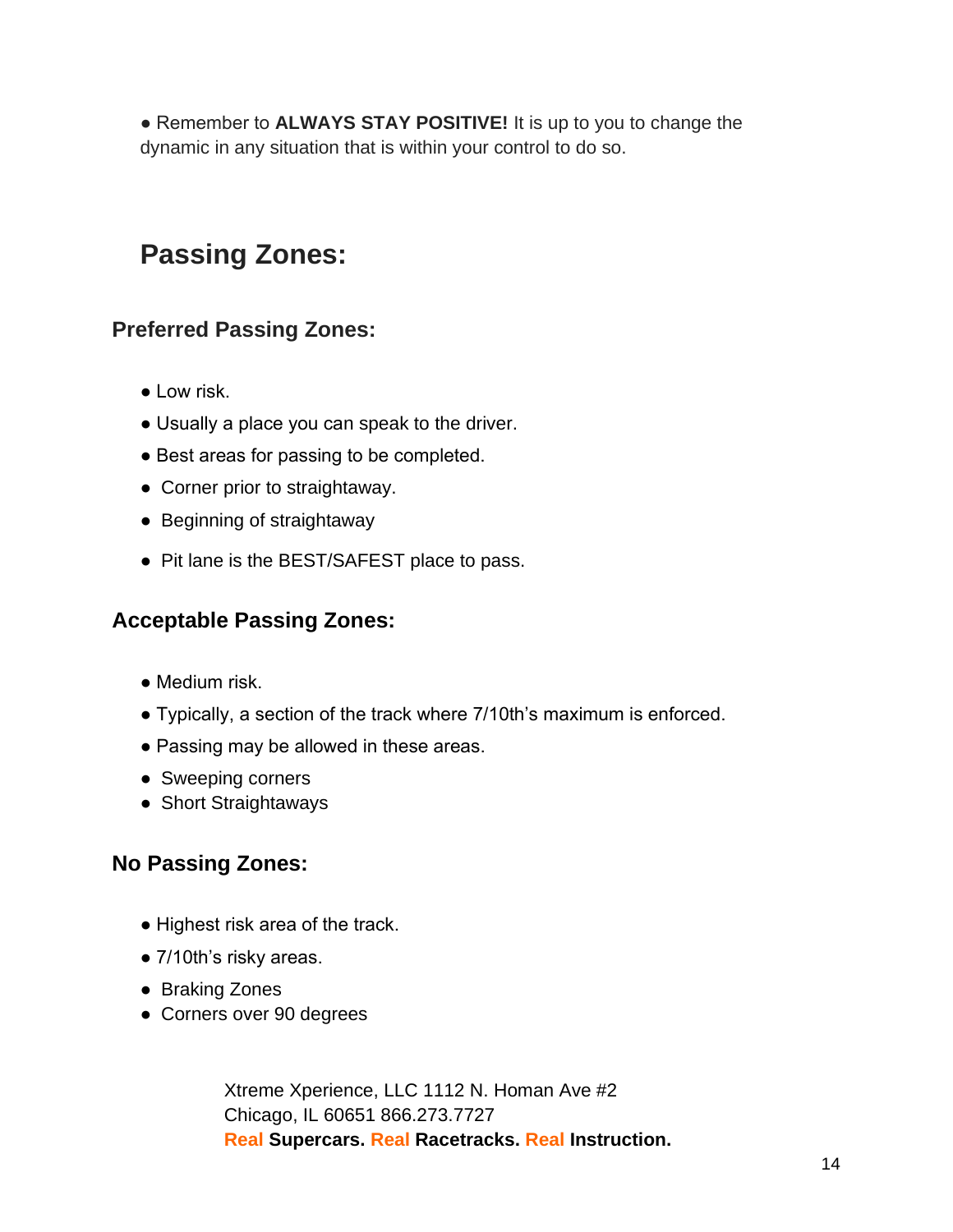● Blind areas

• These areas are mandatory to be covered in the Lead Car to drivers and should be covered in a pit lane speech.

# **Morning Warm-Up**

## **Morning Warm-up:**

• Vehicles will be fully prepped and Teched each day prior to warm-ups. Tech will assure the following has been accomplished, prior to warm-ups: (Wheels torqued, air pressures set, brake pads and tire depth measured, oil and brake fluids checked, windshields, glass and mirrors cleaned, vehicle inspected and clean, full of fuel, overall condition checked, any warning lights noted and adjustments made as necessary. Vehicles will be started and allowed to reach a proper oil operating temperature prior to oil checks and warm-ups. (Tech responsibility)

• Assure the Vehicle Tech sheet has been removed prior to warm-ups.

• On track vehicle warm-ups are designed to assess operating functionality of each vehicle.

• Only a qualified Instructor or Tech are to conduct vehicle warm-ups.

• Ride-alongs during warm-ups may be offered to Safety/Medical personnel, XX TEAM members, XX contract personnel and track personnel. All participants must sign waivers first.

• Helmets and any other safety gear deemed appropriate, must be worn during warm- ups.

• Radio checks will be conducted prior to any vehicle going on track for warm-ups.

• Initial warm-up laps to be conducted at a reduced speed, as to get heat in the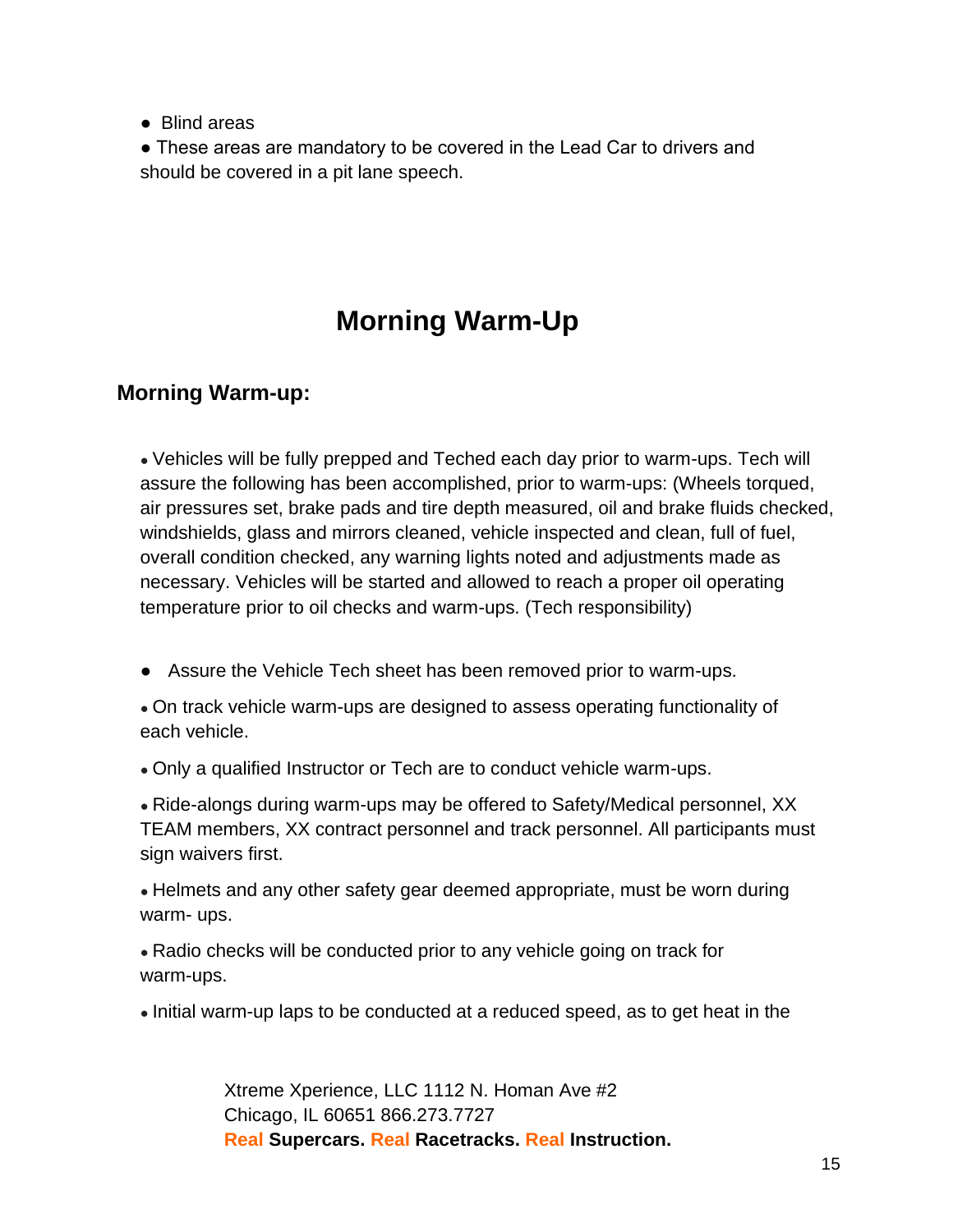tires, engines, transmission, differentials and feel/watch for any abnormalities. Initial warm-ups are also to be utilized to determine grip level and vehicle readiness for Guests.

• Warm-ups are also a time to familiarize yourself with the track layout, cone layout, escape routes for possible on track issues, areas of concern discussed in morning briefing, passing zones and nuances specific to current track.

• Additional laps will increase in speed, but never to be driven over  $7/10<sup>th</sup>$ .

• A 3 to 5 second gap between cars is to be maintained during the warm-up session.

• Warm-up laps will be a 3 to 5 lap session with an additional full or half lap cool down, depending on course length. Pit Mgr. to decide on the amount of warm-up laps.

• Warm-ups are also to be utilized for the Mentorship program where the New Instructor drives first, then Instructs the Mentor drive for evaluation purposes.

• Passing drills are to be conducted, especially with the mentorship program during this time.

• A "RED FLAG" drill should be conducted during warm-up laps as to insure all Instructors are aware of the proper procedure during such an event.

• Air pressures and any other safety checks/adjustments will be made in pit-lane immediately following warm-ups by the Technicians.

# **7/10th's**

• If car is jumping or engaging ABS under braking; If car experiences understeer when entering a turn; If car experiences oversteer upon exiting a turn; if any of these situations occur, the driver (Guest/Instructor) has gone beyond our 7/10ths driving threshold. No trail braking or operating cars in "race mode".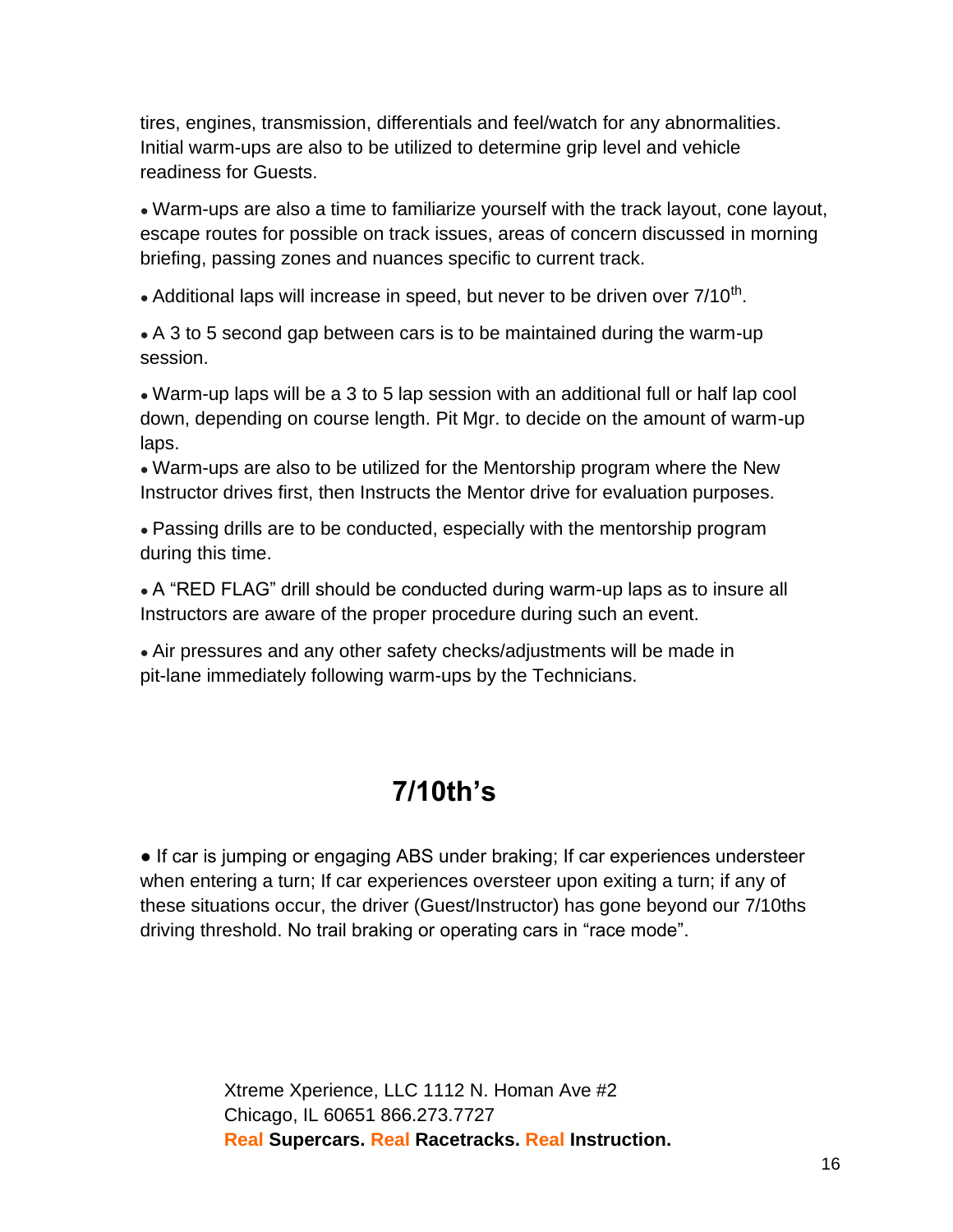# **Communication**

## **Pit Lane:**

While in the pit lane, Instructors are to follow the **B.E.S.T**. practice.

- **B**uckle: Ensure the customer is buckled and has the proper seating position.
- **E**xplain: Explain your hand signals and other essential terms.
- **S**ignal: Signal to the pit manager that you have completed the essential communication needed and you are ready to stage.

● **T**est: Test the driver on the hand signals and continue to talk about what will happen on track.

## **What are the essentials to cover?**

- **Name-** Establish Communication (Yours and theirs)
- **Wristband/Stamp** Ensure they attended class and have signed the waiver.

● **Past Experience**- If they are comfortable or experienced, other cars they drove that day, begin tailoring the program. Look out for qualifying statements and clues to ego or disposition. Watch for the attitude signals that may lead to communication or flag conditions as the Guest gets more confident.

● **Hand Signals**- Covers most important information they receive on track

● **Specific Verbiage**- Track specific, terms used (Your side, My side, Big Brakes, roll in the throttle, brush the brake, etc.) Do not only say "apex cone" for example, use the color of the apex cone and direct their attention to the specified cone. (Green Apex cone, Yellow Lift cone, Red Braking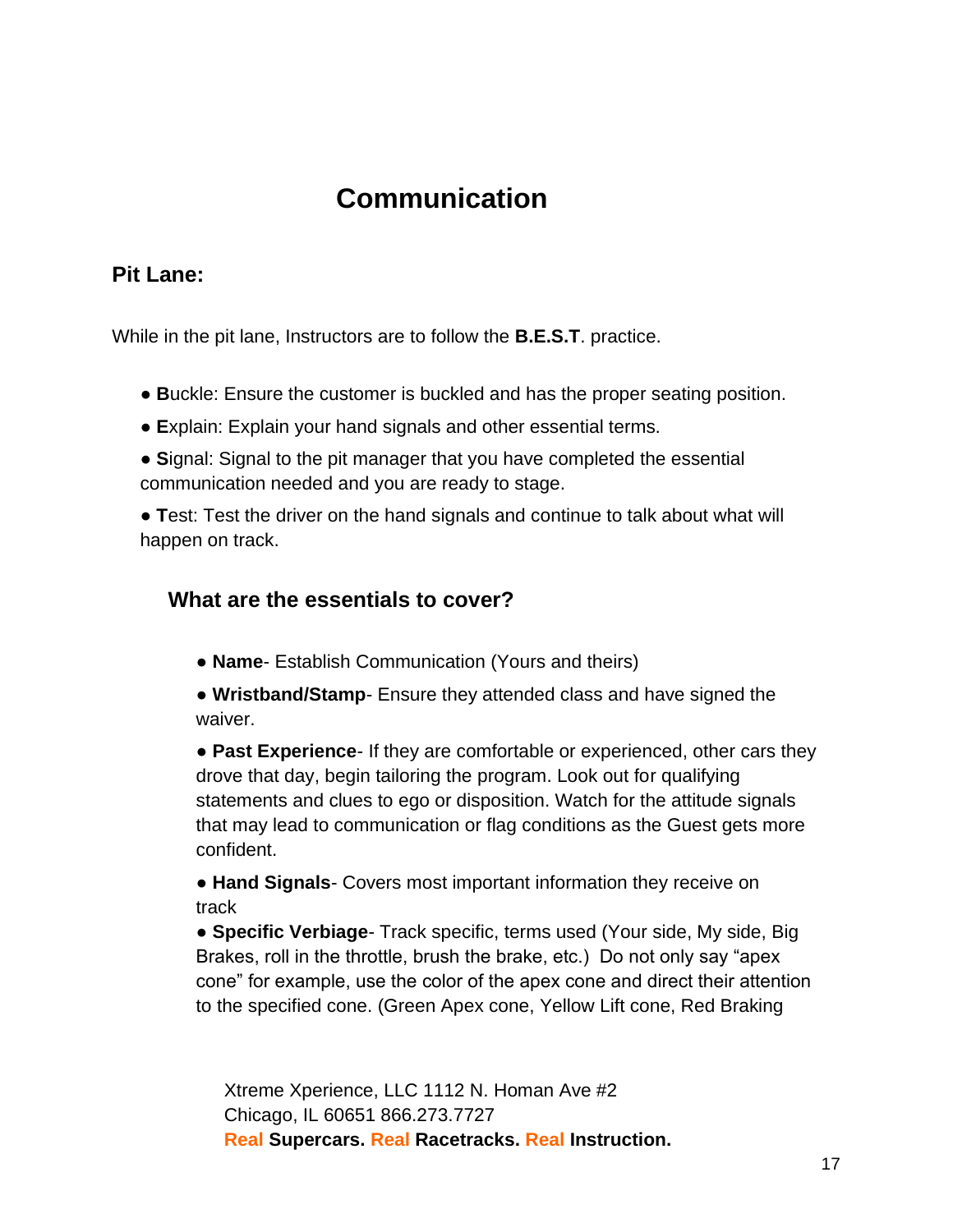cone, Orange Turn-in cone)

**• Set Expectations**- Based on prior experience and why they are there.

## **Hand Signals Used:**

In addition to verbal communication, Instructors are required to use hand signals in the driver's eye sight (between the dash and rear-view mirror). The following are Xtreme Xperience's required hand signals.

- Braking- Closed fist until braking is completed, then open hand. Explain that pumping your fist means you immediately require significantly more brake pressure.
- Left (Your side)- Sweeping open hand to the left.
- Right (My side)- Sweeping open hand to the right.
- Lift- Upward motion with an open hand.
- Accelerate- Forward or rolling motion with an open hand.
- Pointing- Index finger.

## **In-Car:**

When on track, instructors are to use the **B.E.S.T.** acronym for staying focused and on brand.

- **B**reath: Take a big breath, remain calm and focused, have your driver take a breath if needed to calm them down.
- **E**yes Up: Your eyes should be ahead of your driver adjusting for their reaction time.
- **S**imple: Keep your verbiage simple and easy to understand.
- **T**ip: Provide them with some feedback on what they did well, a way to improve, and then another thing they did well.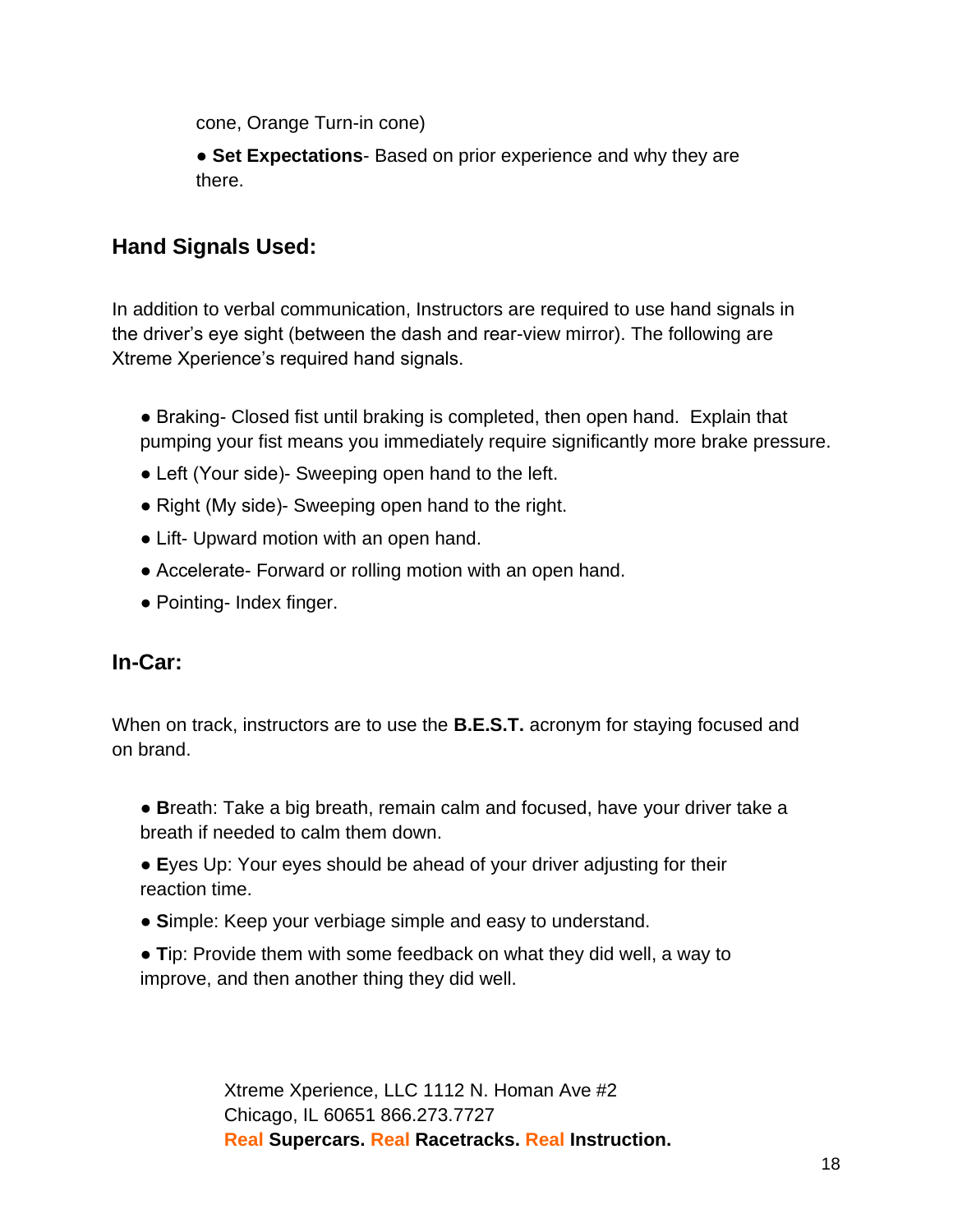## **Additional Communication:**

• **DO NOT** drive or push your Guest beyond where they are comfortable. Their 7/10ths may be vastly different than your previous Guest, certainly different than your 7/10ths. Allow your "comfortable" Guest to drive at their pace and enjoy **their** drive.

• When on your last lap, alert your driver well before you approach the pit lane entrance. (Several turns ahead of time, as to avoid missing pit lane)

- Communicate when passing is happening.
- Offer to join them again on their remaining drives when possible.
- Explain if you are going "fishing", that it is to maximize their experience.

• If you feel the need to redirect or regain the attention of your Guest, tapping their arm between the shoulder and elbow is permissible. At **NO Time** is touching or pressing on a Guest's leg appropriate or acceptable.

● If your Guest is not driving the desired "driving/racing line", but is still operating the vehicle in a safe and controlled manner, communicate to them how to better drive the appropriate line. Only take control of the wheel to avoid causing or allowing an incident. (driving off track or into a cone)

#### **Emergency Communication:**

● In the event there is an impact, the first vehicle to arrive on scene will be the communication link between the scene and the Pit Manager. The Instructor involved will aid the guest if possible. It is important for all Instructors to remain calm and professional during any emergency situations. The communication for this situation is as follows:

- Stop Vehicle(s)-Assess Situation
- Radio Call-Check for Fire
- Talk with your Guest-Check for Injury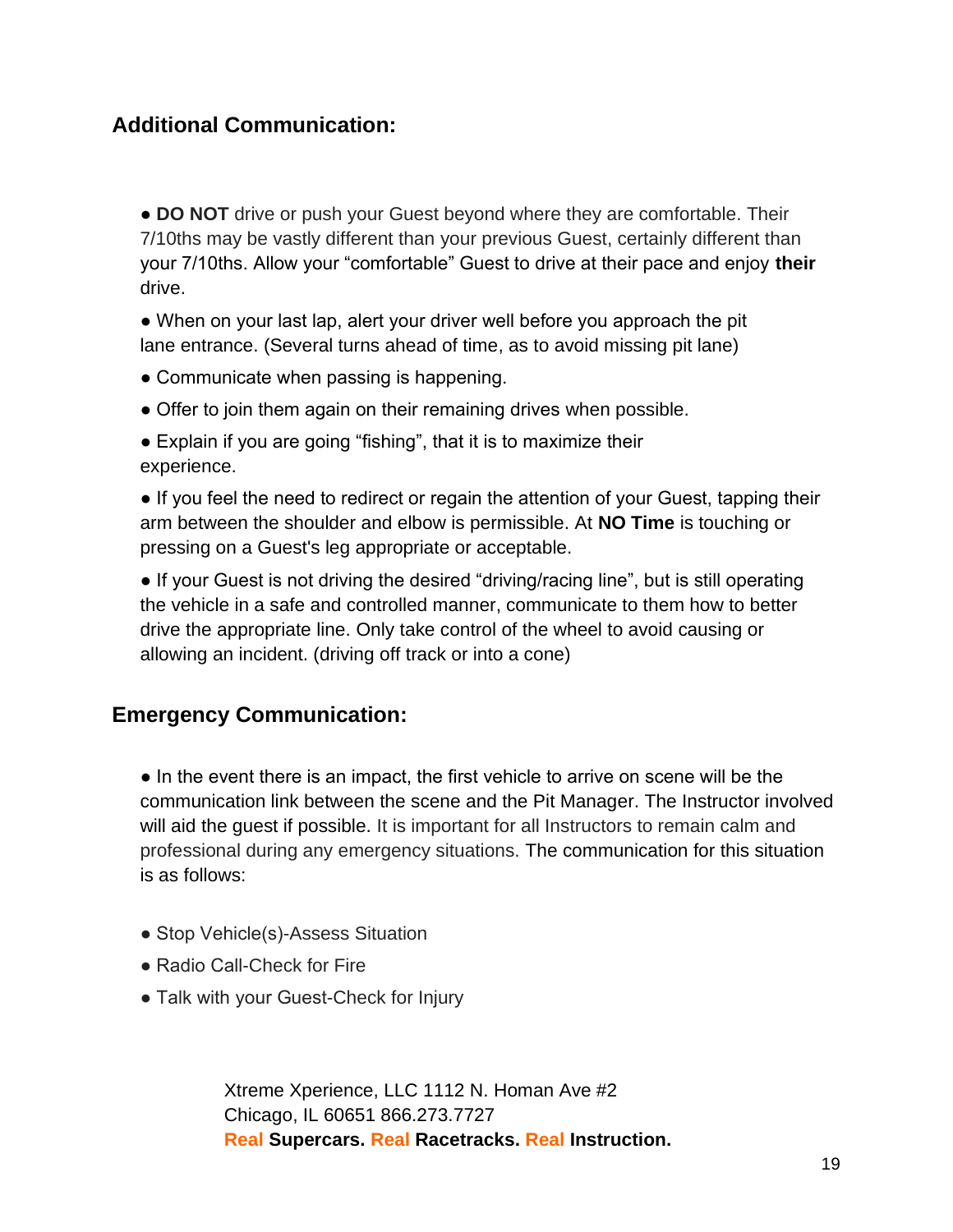- Relay Information-Look for any Additional Track Hazard(s)
	- Continue Guest Service and Wait for Emergency Assistance to Arrive
		- Stay in the Vehicle unless **ON FIRE!**

# **Supercar Ride-along**

- ●A supercar ride-along occurs when a Guest desires to ride with an Instructor in a specified Supercar of their choosing.
- ●Supercar ride-alongs will be split up amongst all qualified Instructors to allow for the enjoyment of driving with a Guest to be shared.
- Supercar ride-alongs will be positioned at the back of the field, but in front of any Rear Lead cars, so they do not interfere with Guest drives.
- ●Instructors will not pass any Guest drivers on the first lap, unless the Guest is so "comfortable" as to impede the Instructor/Rear Lead car from a 3/10ths Instructional pace.
- ●Instructors conducting ride-alongs may increase the pace gradually with each lap, but never interfering with the Guest drivers on-track.
- ●Instructors may begin to pass Guest drivers on the subsequent remaining laps, but Instructors conducting Supercar ride-alongs will not exceed 6/10ths at any point of the ride-along.

# **Instructor Registration**

## **Motorsportreg.com**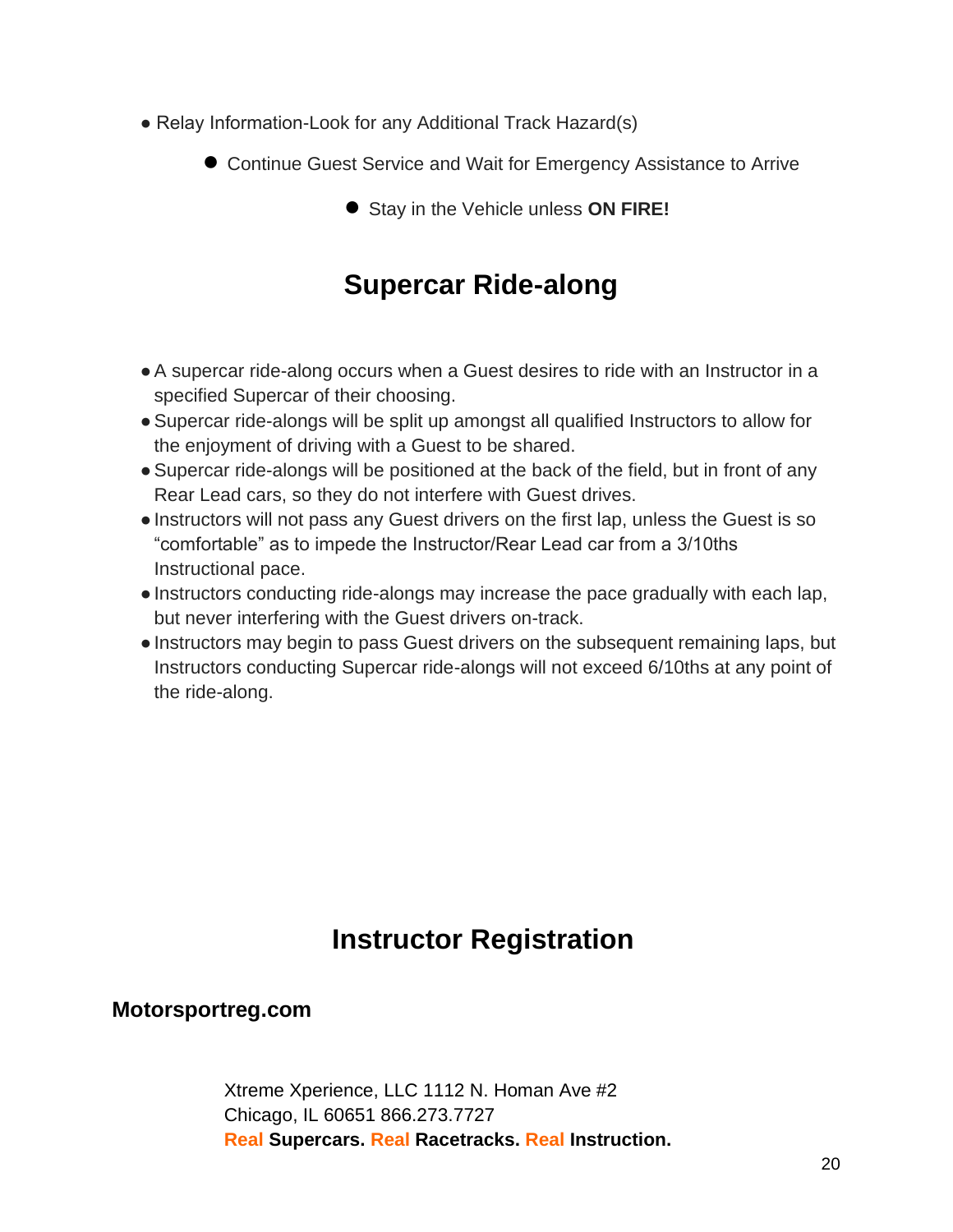• Motorsportreg.com will be used for all official registrations for instructors. Each Instructor is automatically placed ON HOLD when they register and are then confirmed once registrations are reviewed.

## **How do I register?**

● Once you have created a profile, you will select the event that you would like to attend. Most events are listed 12-15 weeks out from the start of the event. When registering, it is most important to know the days you are available, if you will need lodging, your method of transportation, and the role you wish to fill. It is to every Instructor's advantage to sign up for any event they are interested in as soon as possible. The earlier the signup occurs, the sooner they can be confirmed and the more affordable their travel expenses will be.

## **How do I know which role I will be filling?**

• If this is your first event with us, you will register as a New Instructor (NI). You will then be assigned a mentor who will help you through the weekend as you learn our program. If you have completed at least 1 successful event with us, you will then register as a Professional Driving Instructor (PDI). Each Instructor will be asked to designate a "Home Track". If you are within 50 miles/1.5 hours' drive from the track the event is being held at, your "Home Track", please do not request lodging as a PDI.

## **How are instructors chosen for each event?**

● If more Instructors than slots exist for an event, several factors will be used to determine who will get each slot, including safety record, first come/first served, length of time with the company, other events they are attending, and more. The sooner you sign up, the more competent/safer Instructor you are, the more likely you are to be chosen for each event.

## **When will I know if I am chosen for an event?**

• Instructors will be sent a confirmation email if they have been selected. PDI's are usually confirmed 4-6 weeks out. Lead Instructors are usually confirmed 6-10 weeks out. Any instructor that is confirmed for an event is responsible for getting their travel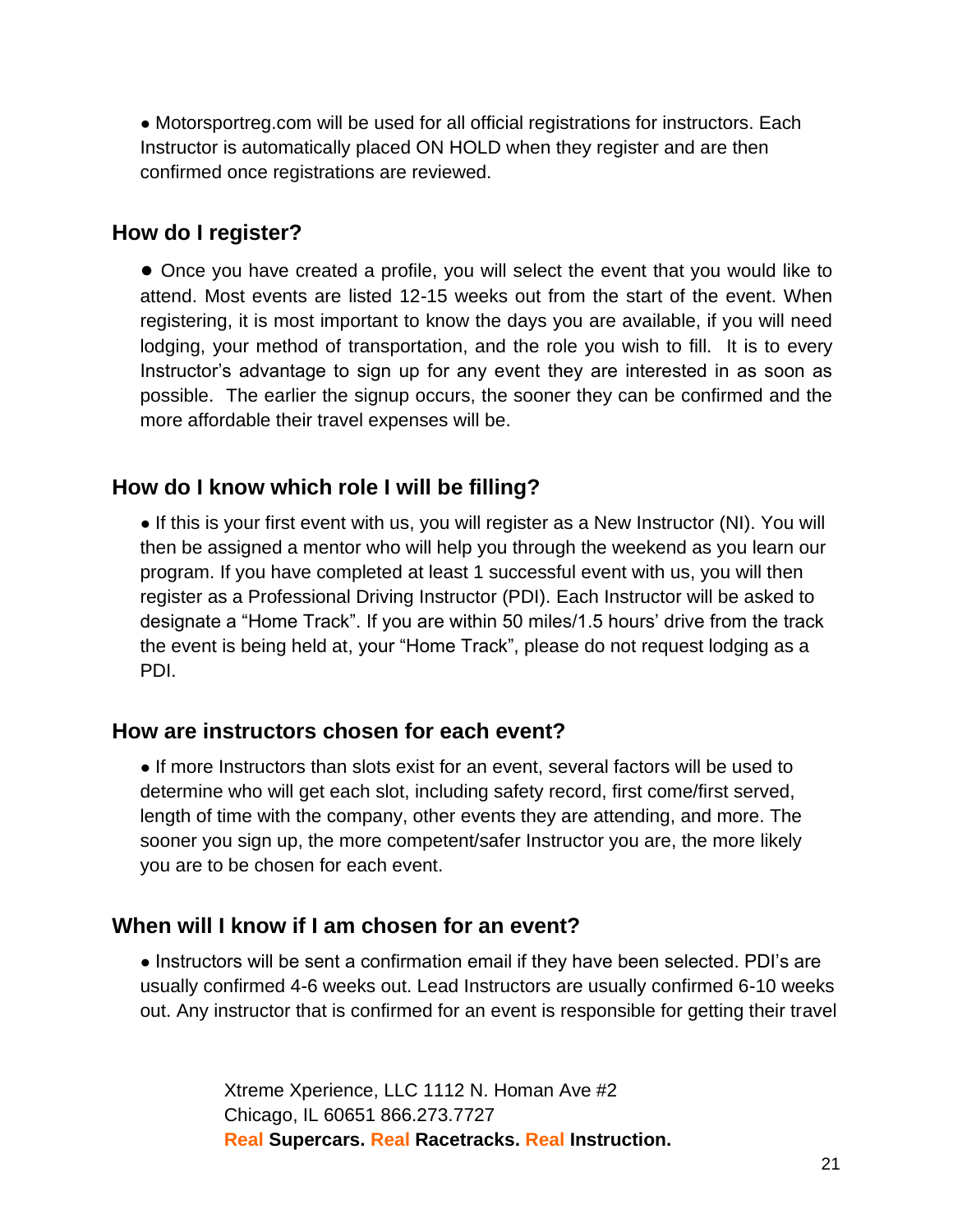info submitted at least 3 weeks prior to the event. If travel info is not submitted two weeks prior, all at event travel will be your responsibility. This travel information should be emailed to the appropriate Event Coordinator listed in the MSRG event advertisement.

# **Lead Instructors**

**The following information must be well understood and competently executed to be considered a** *Lead Instructor*

# **Xtreme Instructor Mentors Guide**

## **Who Needs a Mentor?**

• All Instructors who have not instructed with Xtreme Xperience in the past 18 months.

## **Who Needs to do a Ride and Drive?**

• All Instructors who have been assigned a mentor.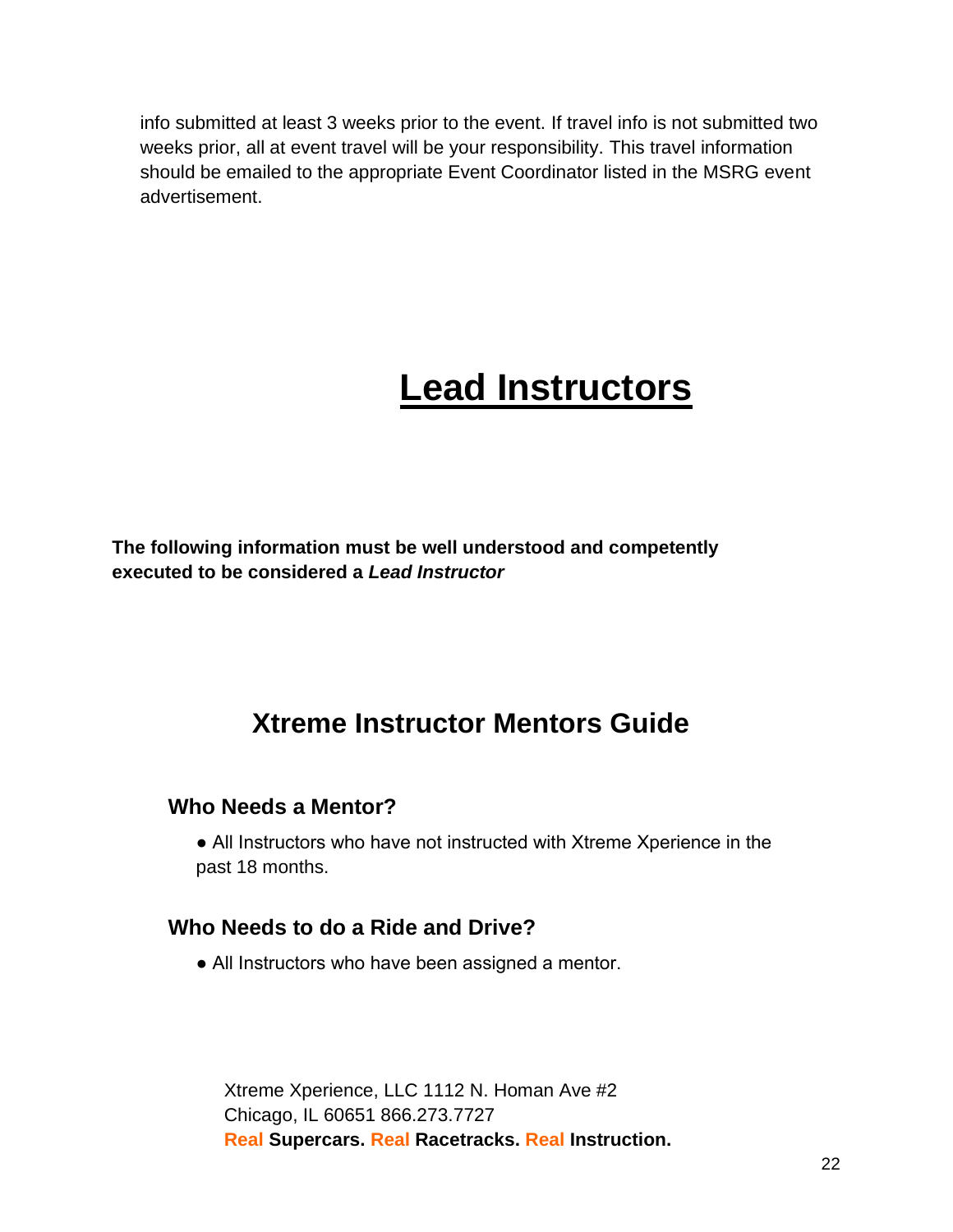#### **When You Get to the Event as a Mentor...**

• Introduce yourself to the Instructor you are mentoring. Have him/her sign our waivers and get his/her red wristband. Also, please have them fill out any paperwork that is missing (W2, ICA) which will be noted on the sign-in sheet. Get them two Instructor T-shirts, one radio headset, a name tag and then accompany them to the classroom.

#### **How Do I Complete a New Instructor Evaluation?**

• The New Instructor Evaluation is to be answered truthfully and thoughtfully. If the new instructor struggles in an area it is important for us to know. This feedback helps us improve the onboarding process.

#### **How Does a Ride and Drive work?**

●The XX Mentor will instruct the New Instructor for a normal warm-up session. They will demonstrate the hand signals used, the verbage and constant communication, passing procedures, 360 awareness and video protocol. Upon returning to pit lane, a different XX Instructor will then drive and have the new Instructor coach them as though they were an actual Guest. During this drive, the XX Instructor will demonstrate common mistakes made by our Guests and see how the new Instructor responds. If necessary, the XX Instructor will request more laps in another session to ensure the new Instructor is ready. If the new Instructor requires additional in-car instructional time, this should be accompanied with study and review time outside of the car as well.

## **What to do During the Event?**

• Make sure you check in with your new instructor frequently during the first day to answer any questions they may have. Talk to them during lunch each day as well. After the first day, try to help get them interacting with our Guests as much as possible.

## **When the Event Ends...**

• A good mentor will follow up with his/her mentored Instructor. Send a short email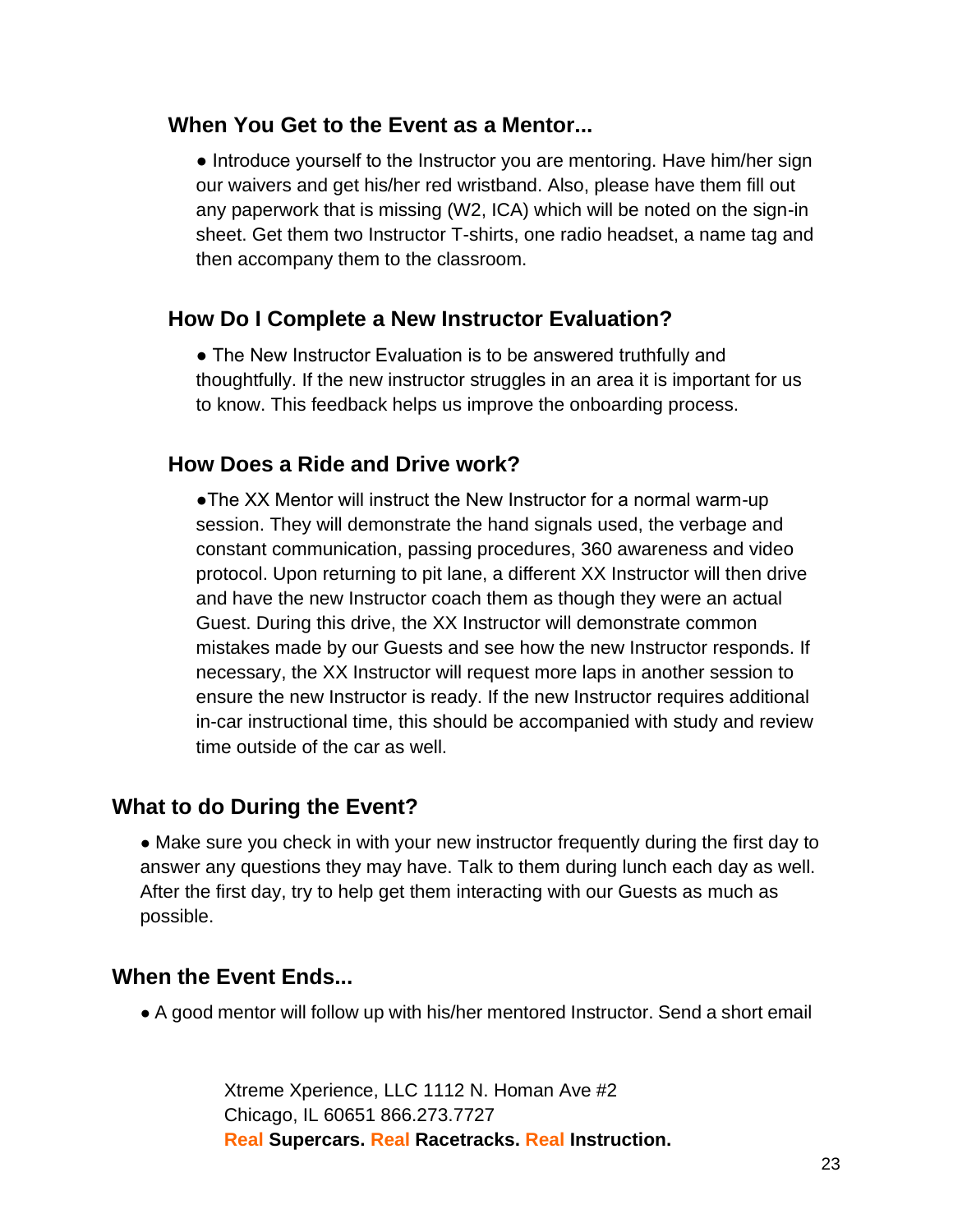to find out how they enjoyed their time with XX and if they have any suggestions. Relay any important information back to the Chief Instructor, Event Chief Instructor or Instructor Safety Advisory Board personnel.

# **One on One Classroom**

*During a "One on One" classroom, a Lead instructor will be asked to teach the fundamentals of Xtreme Xperience's standard classroom to a guest. Acquire the "One on One" board from FOH and meet your Guest. Once the "One on One" class is complete, the same instructor will then join that guest in their supercar drive.*

#### **Mandatory Classroom Information For a** *"One on One"***:**

• Introduction (Instructor/Customer/vehicle being driven, check for red wristband)

- Seating position and how to get into gear (seatbelt, USB readily available)
- Hand signals and verbiage used (listen to Instructor and be SMOOTH in ALL inputs)
- Vision (Eyes up, looking down track and through the turns)

• One thing at a time (Lift off the throttle), Hard straight-line braking, Coast through the turns (no gas, no brakes), Squeeze the throttle on exit as they straighten the wheel, be SMOOOOTH)

• Utilize the width of the track, leaving 3 feet of edge safety on either side of the track. (outside to the inside to the outside)

• Describe how the track is coned to assist them (Yellow lift cones, Red braking zone, Orange turn-in, Green apex, Small track-out and the positions of each)

• Passing and being courteous (describe the entire passing scenario and procedure from start to finish, both from the being passed and passing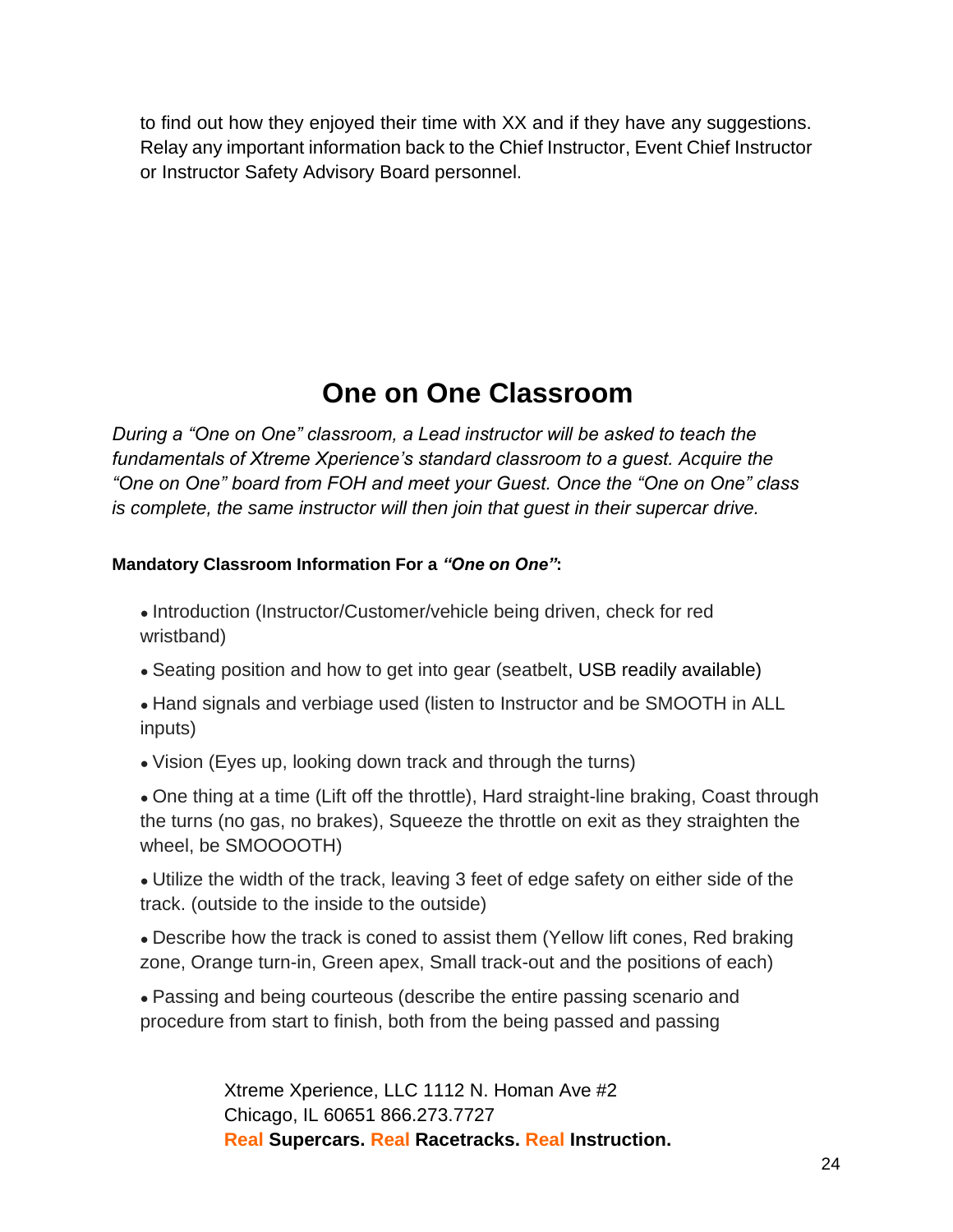prospective)

• Warning of punitive repercussions from 2 off, 4 off and contact with a foreign object.t. (\$200, \$300 & \$500 plus Insurance deductible) (\$6500.00)

• Lead car is mandatory and explain its many benefits. Answer any questions.

• Walk to the pit lane queuing area and get them set. (head sock, proper line, explain what will happen next)

● Join them in their supercar drive. The instructor that teaches the *"One on One"* class should always be the instructor for that guest.

# **XX Rear Lead Car**

## **7/10th's Defined:**

• If car is jumping or engaging ABS under braking; If car experiences understeer when entering a turn; If car experiences oversteer upon exiting a turn; if any of these situations occur, the driver (Guest/Instructor) has gone beyond our 7/10ths driving threshold.

●The Rear Lead Car will remain within the standard 7/10ths pace required by Xtreme Xperience at all times. No exceptions.

● Lead/Chase cars are to focus on #1. Safety #2. Education #3. Entertainment \*(Safety and Education should **NEVER** be compromised in the name of Entertainment)

● Remain vigilant for track safety issues (local yellow, changing track conditions, changing weather conditions, track hazards, yellow flags, black flags, red flags)

• Lap #1: On this lap, the Lead/Chase car should be focused on educating the individuals in this vehicle as to the information presented in the Classroom session. \*(Eyes up and down track, the track layout, meaning and placement of the cones, proper use of the "driving line", braking, smooth inputs with hands and feet).

● Rear lead car drivers should maintain 15 MPH through the first 2-3 turns to fully exemplify driving "the line", cone definition, and hand signals. These low speeds will create a large gap, thus facilitating increasing speeds through subsequent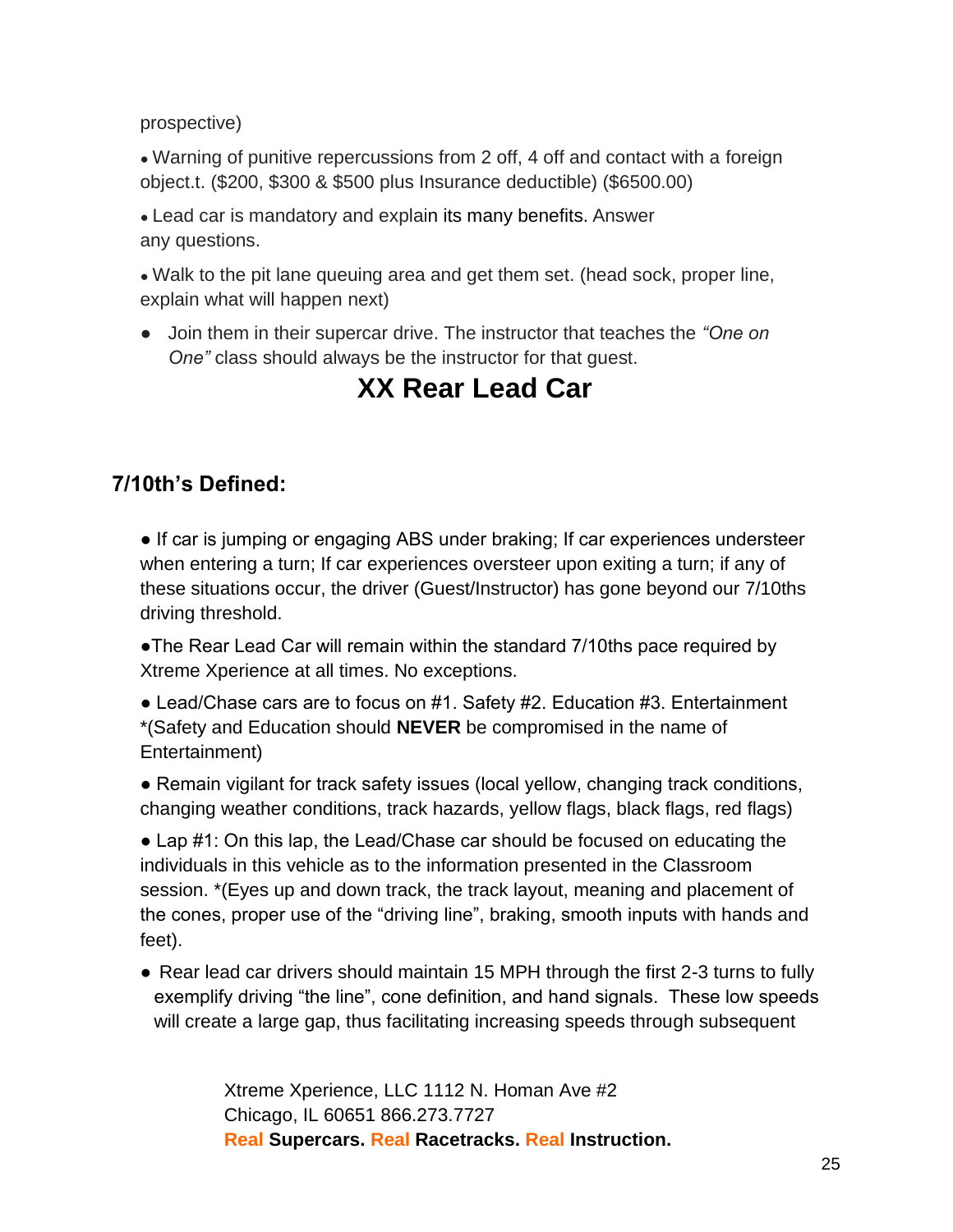turns and laps, building up pace to 7/10 on the final lap. Rear lead car drivers should exercise 360-degree awareness, so to be mindful of the position of the front lead car. Rear lead should increase speed accordingly, so they will not impede on the front lead cars successively increased speed.

● Maintain a proper distance (3-5 seconds behind) from the last supercar on track. As you are at the rear of the field, monitor the second and third cars ahead of the last car for possible need to alter the gap on the last car, as to monitor passing of second and/or third car in line.

● Lap #2: On this lap, the Lead/Chase car should be focused on additional education of the individuals in this vehicle. Maintain a proper distance (3-5 seconds from the last supercar), unless the last car(s) are "comfortable", in which case passing at the instructional lap speed is allowed.

● Lap #3: On this lap, the Lead/Chase car should continue the educational presentation of our program, while not exceeding the 7/10's lap time set forth in morning warm-ups. As long as the same 7/10's lap time speed is being applied, passing is allowed.

• At **NO TIME** is the 7/10's pace to be exceeded. Also, the Lead car should not adversely impact the Supercar drives of the Guests in front of them. At the 1/2-way completion point of your third lap, turn on your emergency flashers and further passing should not be planned on, nor requested for.

• If still at the rear of the field, maintain the 3-5 second gap from the last car in session.

• The goal of a rear lead car driver is the education of Guests, while requiring the least amount of passing possible, keeping in mind that the supercars at the back of the field are likely driven by most timid drivers.

● **\*Lead/Chase cars are to be driven ONLY by Lead Instructors or higher qualified Instructors, unless prior approval is given by the Chief Instructor.** 

# **XX Front Lead Car**

• Lead cars will remain with-in the 7/10ths pace parameters for quick initial laps with experienced supercar drivers, as well as the entertainment/third lap.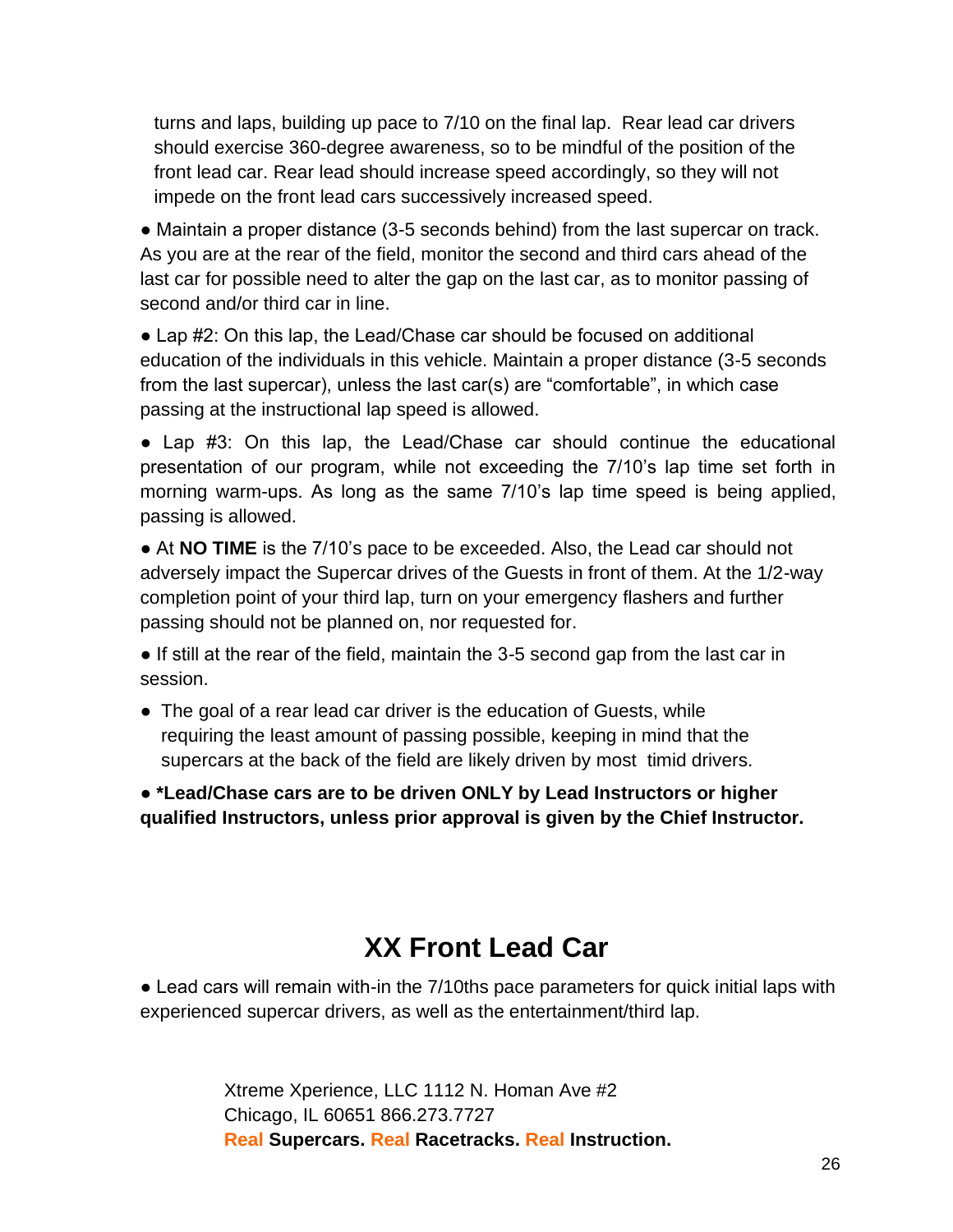● Lead/Pace cars are to focus on #1. Safety #2. Education #3. Entertainment \*(Safety and Education should **NEVER** be compromised in the name of Entertainment)

• Remain vigilant for track safety issues (local yellow, changing track conditions, changing weather conditions, track hazards, yellow flags, black flags, red flags)

● Lap #1: On this lap, the Lead/Chase car should be focused on educating the individuals in this vehicle as to the information presented in the Classroom session. \*(Eyes up and down track, the track layout, meaning and placement of the cones, proper use of the "driving line", braking, smooth inputs with hands and feet).

● Maintain a proper distance (3-5 seconds ahead) from the first supercar on track. As you are in front of the field, monitor the second and third cars behind the first car for possible need to increase the gap on the first car, as to allow passing from the second and/or third car. As long as this pace does not impede on the remaining cars in the field, it will be helpful to create the gap needed for the front lead car to increase its speed on the second and third lap.

● Lap #2: On this lap, the Lead/Pace car should be focused on additional education of the individuals in this vehicle. Maintain a proper distance (3-5 seconds from the first supercar) in the front of the field, monitoring the need to increase distance if the second or third car is attempting to set a pass.

● Lap #3: On this lap, the Lead/Pace car should make call in to Pit Mgr. of "Checkered" to alert all on-track Instructors of starting final lap. Lead Instructor should continue the educational presentation of our program, while not exceeding the 7/10's lap time set forth in morning warm-ups.

• At **NO TIME** is the 7/10's to be exceeded. Also, the Lead car should not adversely impact the Supercar drives of the customers in front of them if lapping the field.

• Once the Lead/Pace car reaches the 1/2 to 3/4 completion point of their third lap, turn on your flashers and make the radio call for "all cars finish your final lap and pit, pit, pit". If there were any lapped vehicles, relay what vehicle(s) and # of lap(s) remaining to Pit Mgr.

#### ● **\*\* Front Lead Cars are to be driven by Sr. Lead Instructors ONLY, unless prior approval is given by the Chief Instructor. \*\***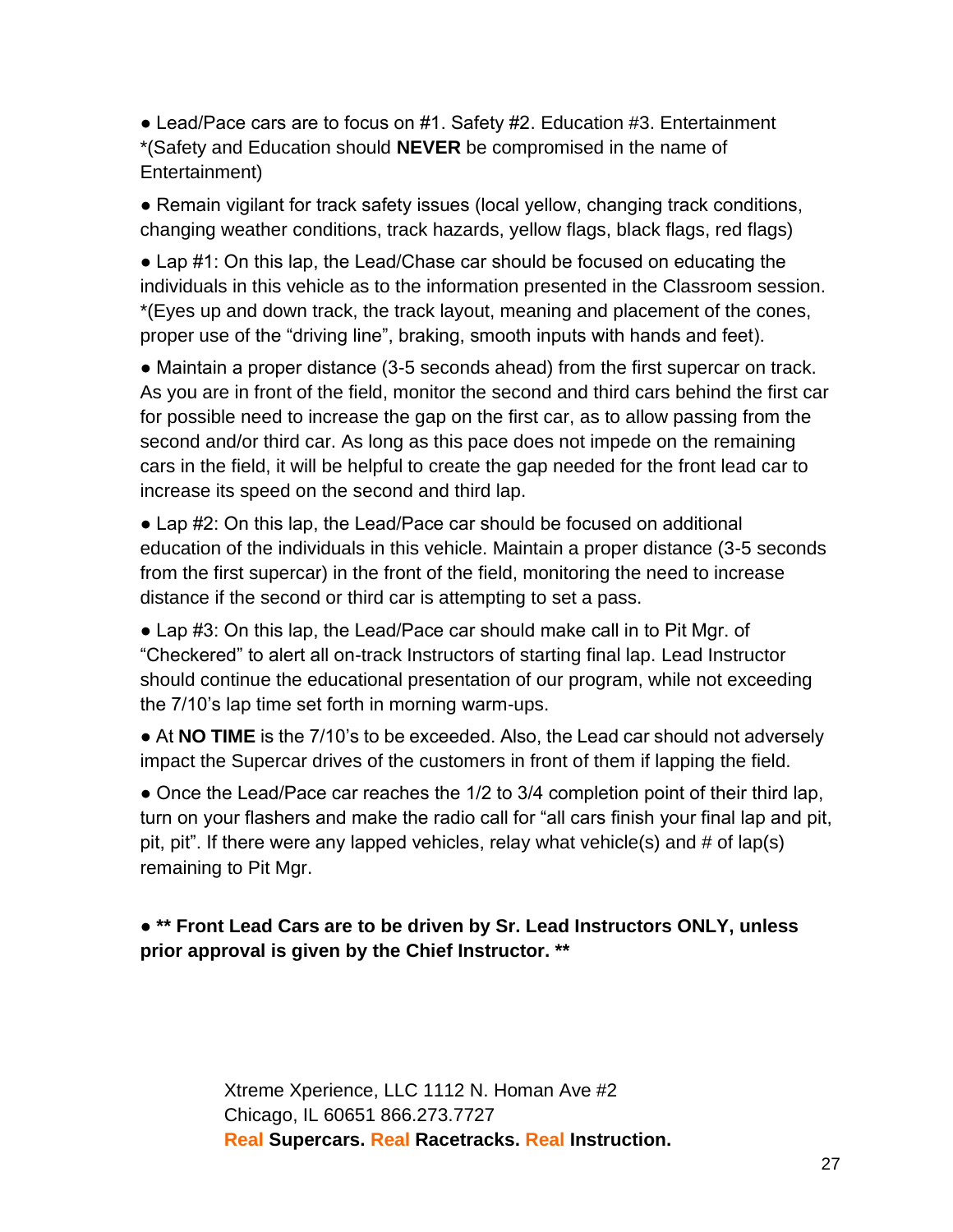# **Lead Car Red Flag Response**

- "Red Flag, Red Flag, Red flag, ALL Cars STOP!" call goes out. Pit manager, Safety Director, GM and In-Car Lead Car Instructors Switch to Channel 3.
- In-Car Lead Car Instructors listen to information passed between the calling in Instructor and Pit Manager.
- Once the Impact vs Safe, Vehicle type and Location have been relayed to the Pit Manager, the Pit Manager should dispatch both Lead cars to the Incident.
- Lead Car Instructors should then advise the Pit Manager that they are proceeding to the incident location at a moderate SAFE pace.
- Do NOT drive through a debris field or past the Incident, but rather stop short of the Incident. Turn the Lead Vehicle facing entirely away from the Incident (180 degrees away) and leave ample room for Safety Vehicles to pass when parking by edge of track.
- Advise Pit Manager on channel 3 that you have arrived "On Scene, Impact or Safe". Keep all communications clear, calm and concise.
- Ask Guests (if any) to "please remain in the vehicle and no photography or video of this sensitive situation". Release trunk latch, exit vehicle, acquire Fire Extinguisher from trunk, leave trunk open and proceed towards Incident.
- **Prior** to engaging, survey the area to ensure that the scene is safe for you to approach and you will not be making the incident worse.
- Approach Incident Vehicle from passenger side (if possible) and at a 45-degree angle, never straight on from front or rear.
- Look for signs of precarious placement, smoke, sparks or active flame as you approach. If you perceive imminent danger to your personal well-being, stay back at a safe distance and wait for the Safety Teams to arrive. Relay any pertinent information on Channel 3.
- If you deem it is safe to approach (no imminent danger to yourself) and smoke or flame is noted, pull extinguisher safety pin and continue at the 45-degree angle to the vehicle, holding the Fire Extinguisher in a ready position. Radio the Instructor involved in the vehicle incident that you see potential smoke/flame and advise them to exit the vehicle if possible.
- Once at the vehicle, insert nozzle into an open vent into the area involved with smoke/flame and release a 2 second burst of the dry chem ABC extinguishing agent. Do not breath-in agent. Stop agent release after the initial 2 second burst,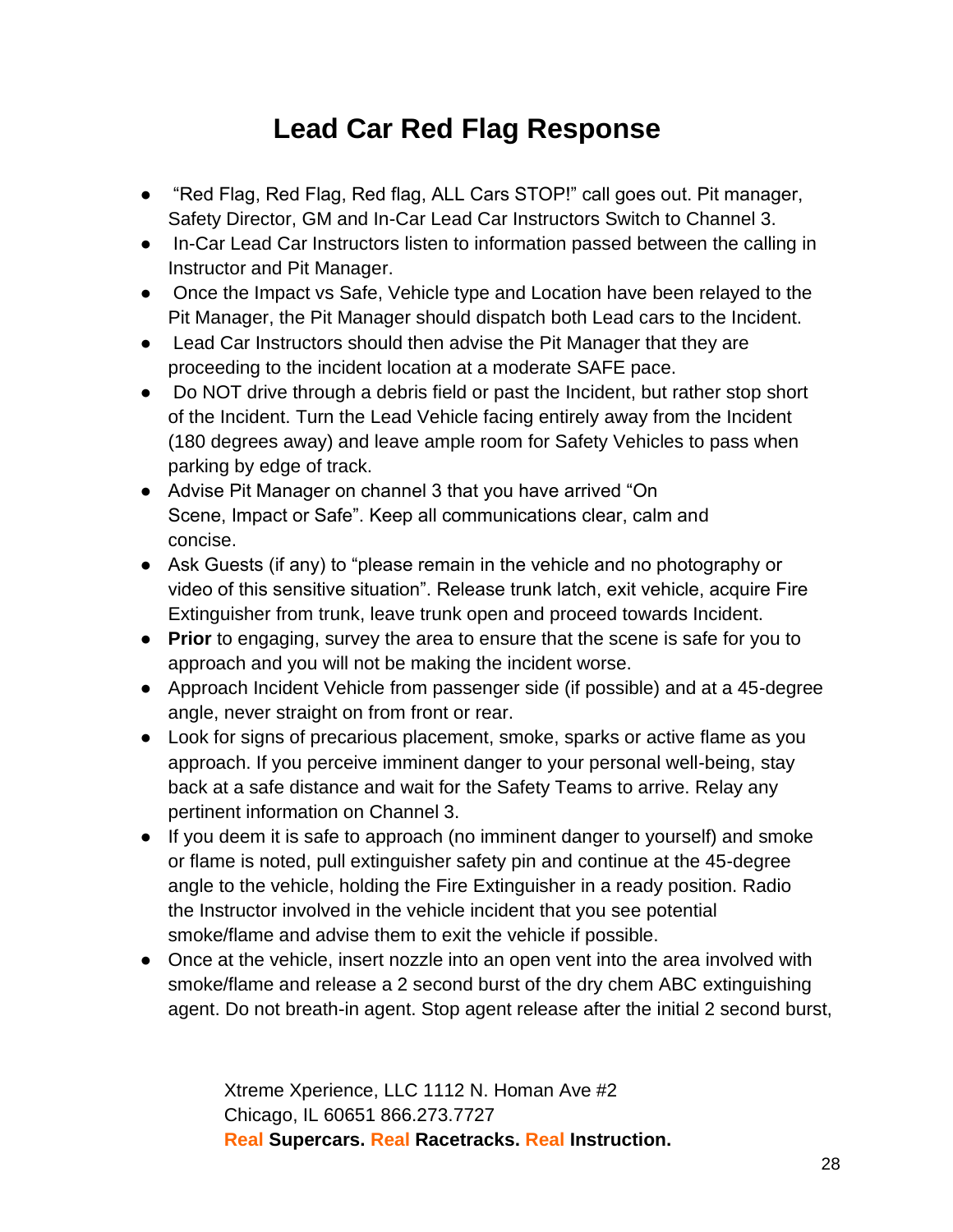remove nozzle from vent location and back away 6 – 10 feet with extinguisher.

- Re-evaluate current status of vehicle and repeat procedure if safe and necessary until the situation is mitigated or extinguisher is exhausted. Vehicle vent entry location for fire extinguisher nozzle may need to be changed according to accessibility, visibility, vantage point and/or successfulness of initial agent discharge.
- Relay only pertinent information to incoming Safety units on Channel 3.
- Never compromise personal safety to create an additional victim situation.
- Remain watchful for possible flare-ups and other compromising complications.
- Remain calm, composed and professional to the best of your abilities.
- If no smoke/spark/flame is noted upon arrival at the incident, assure no imminent threat is present to your personal safety and approach the vehicle (passenger side) in the same manner. Check with the Right Seat Instructor as to the current condition of occupants and relay information to incoming responding units. DO NOT attempt to extricate individuals from the vehicle. Allow Medically trained personnel to evaluate, extricate, treat and transport occupants.
- • If the Instructor in vehicle involved in incident is incoherent, the responding Lead Car Instructor will be the informational radio relay from the incident until the Safety Director/Manager arrives.
- • If you are the Rear Lead Car Instructor and first on the scene of a nonflammable involved incident, act in accordance with the aforementioned procedures of relaying information to the Safety personnel. Once the Front Lead and/or Safety personnel arrive on scene, update them with the current status and return to your Lead Car, switch to Channel 2 and Stand-by.

Once Emergency and Xtreme Safety personnel have arrived on scene, the Front Lead Instructor relays any pertinent information to responding personnel and returns to your Lead Car. Switch back to channel 2, inform Pit Manager that you are back on Channel 2 and await further instructions for returning to Pit Lane. Do not speculate or provide false information about the possible causes of the incident or any actions that may have led up to it, to your guests.

- Once back in Pit Lane, if you discharged your Extinguisher, drop off your guests and Thank them for their patience and send them back to the front of the Lead Car line.
- Remove the Lead Car from service, remove the discharged extinguisher from the trunk and have Tech replace it with a fully charged one.
- If the extinguisher was not used, have Tech or Safety assure it is safety pinned and zip-tied properly, re-attached in the trunk securely and fully operational, prior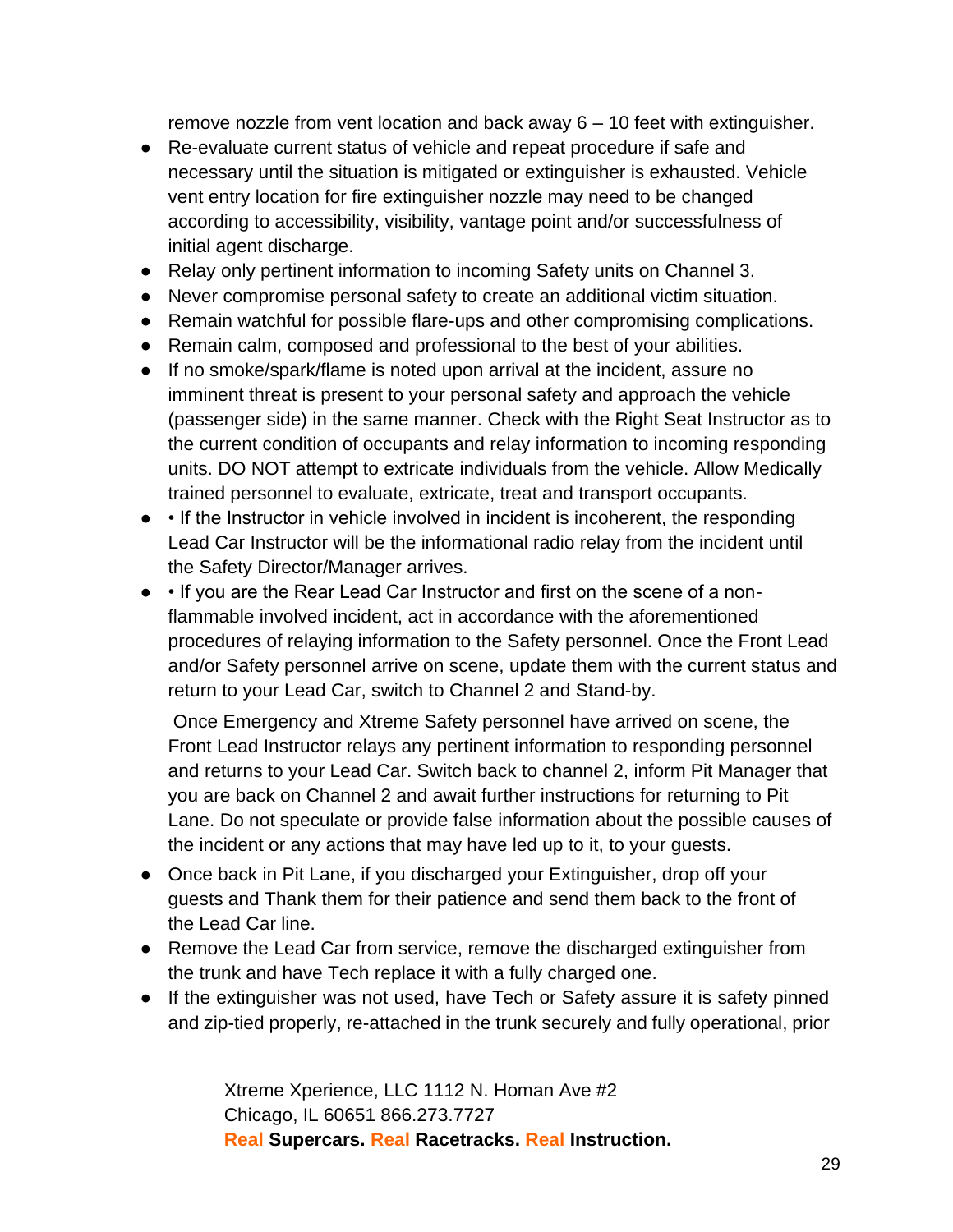to returning to Lead Car service once again.

● Inform the Pit Manager when you are back in-service and ready to resume your Lead Car duties.

# **Testing Track Surface Conditions**

## **If You Are Asked to Check Conditions:**

● Track temp needs to be at 42 degrees or greater, and free of snow and/or ice. Rain and/or standing water may be acceptable, depending on the track compound and surface grip level.

● Using a lead car with one additional instructor at a slow pace, drive the first lap to look for standing/running water. In a straight line, try an aggressive braking maneuver at low speed for an initial grip test. Roll in the throttle sharply through a slow corner as a final grip test. \*\*The consideration should be made to assess and protect the potential hazard of our theoretical most erratic Guest, driving the least stable car, at the most dangerous part of the track amidst increasingly dangerous conditions. Using your enhanced skill set of knowing what it feels like just before control is lost, determine how broad that spectrum is, how much room for error there will be, and whether or not the event is safe to continue. The forgiveness of a lead car should be taken advantage of to produce a more thorough assessment than what can be risked in a supercar.\*\*

● Report all detailed findings to the Event Safety Director, Pit Manager, and Event General Manager.

• If the grip level in the lead car is acceptable, a Sr. Lead, Event Chief Instructor or Safety Director/Manager will take a more powerful RWD supercar with one additional instructor at a slow pace. Use the first lap to look for standing/running water. In a straight line, try an aggressive braking maneuver at low speed for an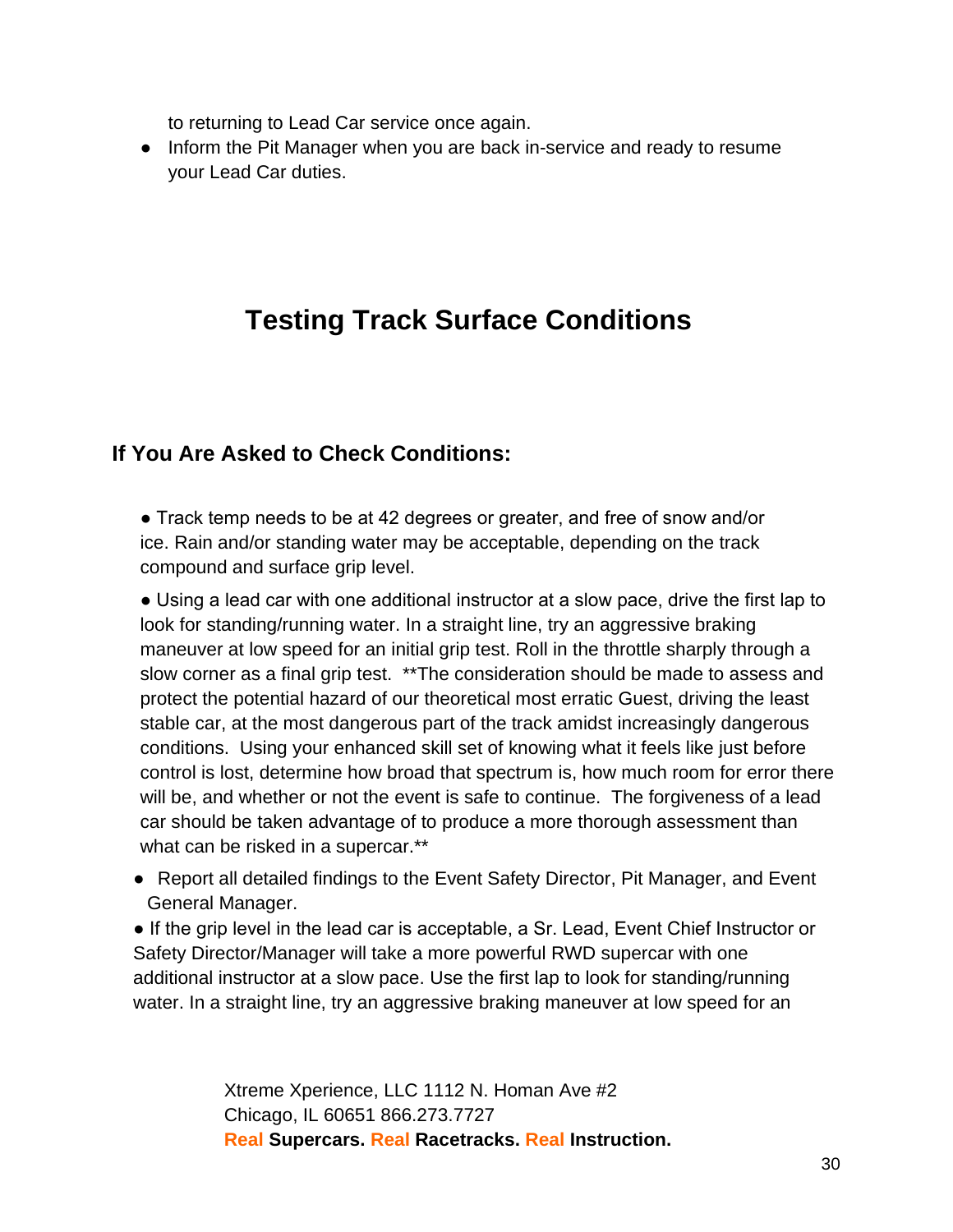initial grip test. Use an aggressive acceleration technique to check for wheel spin. If neither happen, begin searching for the optimal rain line at a gradually increasing moderate speed. A grip level determination will then be made. \*\*Despite our Guests being warned before their drives and coupled with the Instructor actively begging for their patience with the accelerator, it should be determined on the test drive what might arise if a Guest becomes erratic at a very inopportune time\*\*.

# **Classroom**

The Classroom is a mandatory safety briefing that will last no longer than 20-25 minutes. ALL drivers MUST attend a classroom briefing prior to driving. Classroom times are specified and must be adhered to. Obtain the start times for each class from the GM/FOH if needed. Once all guests are seated, introduce yourself and begin the classroom presentation. There will be a slideshow presentation to use as reference to help with visuals throughout the class. The following items are what **MUST** be covered when teaching class.

- **INTRO:** Introduce yourself and welcome the guests to Xtreme Xperience. Speak briefly about Xtreme Xperience and what it is we do. *"Real Supercars, Real Racetracks, Real Instruction"*
- **WHERE DO I GO?:** Explain to the group that first they must have checked in and signed the waivers. Check to ensure everyone has a red wristband. (If they do not have a red wristband, they must go back to FOH after class and sign the waivers to obtain their wristband prior to driving). From there, give a brief walkthrough of our program. "You are in class, next, head to pit lane to get your helmet, do your lead car, drive a supercar(s), check out, pick up some swag, go home and brag about your Xtreme Xperience."
- **LEAD CAR TEASE:** Ask if anyone has pre-purchased the Lead car. Mention that was a great decision and everyone in the room should "see the track before driving the track".
- **SEATING POSITION:** Sit up nice and straight. Adjust your seat so there is a good bend in the knee with the brake pedal depressed, ensuring the guest has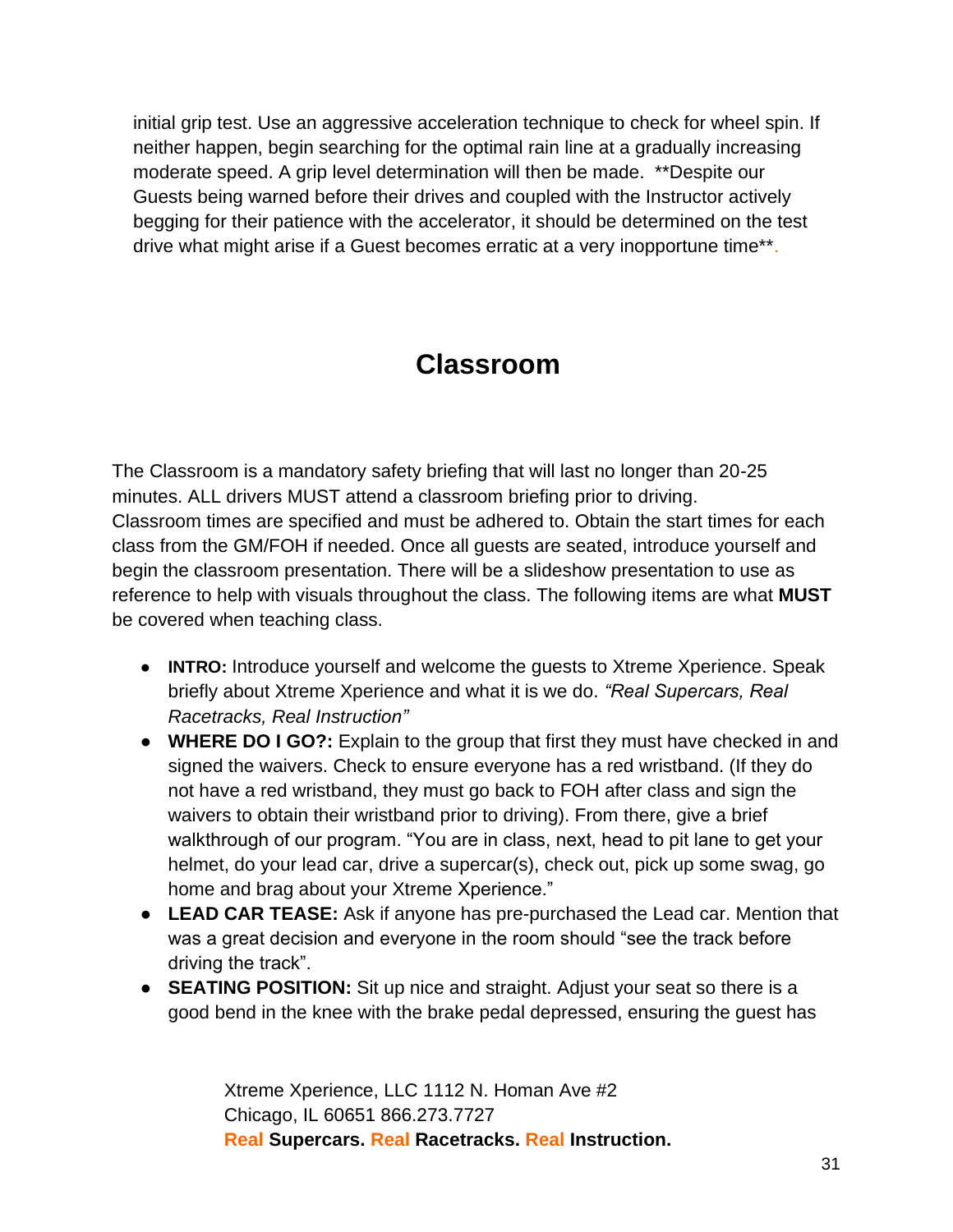maximum control over both the gas and brake pedal. Hands at 9 and 3. Ensure Guest has maximum control over the wheel.

● **GETTING INTO GEAR:** Briefly touch on the specifics on how to get each super car in gear.

**HAND SIGNALS:** Walk through ALL of the hand signals that a guest will see throughout their experience, and what verbiage may be used to accompany the hand signals.

- **EYES UP:** Keep your eyes focused ahead on where you want to go. Look as far as possible down track, through the corner, and keep an eye out for reference points. (Cones, brake markers, etc..)
- **DO ONE THING AT A TIME:** When on the brakes, that is the "one thing". There should not be any steering. Brake in a straight line. Before they turn into the corner, all braking should be completed. Do not brake going into a corner. Turn in with the vehicle neutrally balanced and coast through the corner, no gas, no brakes, maximum grip. When turning, that is the "one thing". Only accelerate once you have exited the bend/turn. Accelerating in a straight line is the "one thing".
- **DRIVING THE LINE:** Use the slide *"Driving the line"* as a visual to walk the Guests through our cones. Start at the Yellow lift cones and instruct the Guests through our lift cones, brake zone, turn in cone, apex, and track out. Utilize the entire track width, outside, inside, outside, but ALWAYS leaving three feet of unused track surface on either side. **THE 3 FOOT BUFFER ON EITHER SIDE OF THE VEHICLE MUST BE MAINTAINED AT ALL TIMES!**
- **BE SMOOTH:** Be smooth with every input made when driving the super car. Be proactive, not reactive. The further ahead we're looking, the smoother we will be,
- **HOT LAP:** There will be a video in the presentation showcasing an Instructor driving at speed around the track. Instruct the Guests through the video.
- **SECOND LEAD CAR TEASE:** The track is very technical with many nuances that a novice is not fully prepared to drive well. "If you want to drive the track well, like the Instructor just did, learn the track from the Lead car, before you drive the track in your Supercar".
- **PASSING:** Talk the guests through a passing scenario. Explain it from both from the perspective of a car being passed, and the car passing. Explain the hand signals, both in the car at three o'clock at the wheel and the wave/point outside the car. Assure the Guest knows that NO PASSING is allowed without the Instructor's permission.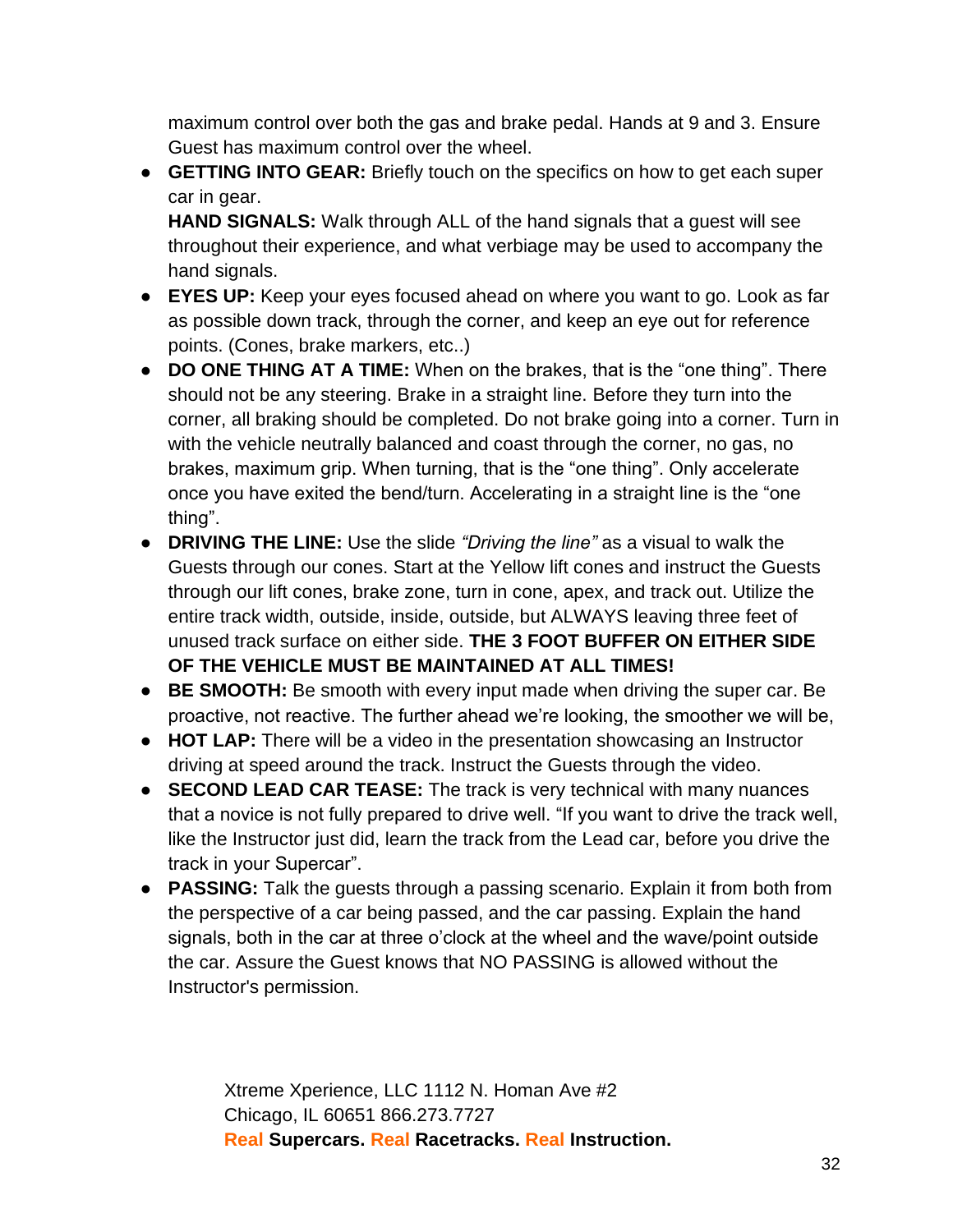- **MAJOR DRIVING ERRORS:** Cover the penalties associated with dropping 2 or 4 wheels off track, hitting the rumble strips, curbs, cones, another vehicle or any kind of dangerous driving. (There are details in the slideshow for reference)
- **RIDE BEFORE YOU DRIVE:** Discuss the benefits of adding a lead car to the Guest's experience. Elaborate on why going in the lead car is so beneficial to their experience: (Start towards the front of the group, will already have 3 laps under their belt before they drive their supercar, can take friends and family with them) This is the only time you will fully explain the benefits of partaking in the Lead car. The previous two mentions were just a tease to build interest in the purchase. Also mention it is available to non-drivers as well.
- **FAQ:** Cover a few of the most frequently asked questions (There is a slide to prompt the conversation) Answer any additional questions.
- **SUMMARY:** Recap everything the Guests just learned, give a "Classroom completion stamp" to each Guest that is driving and send them to pit lane.
- **CLASS COMPLETION:** Call on channel two to the Pit lane Associates that "Class is out" to alert them that the Guests are on their way to Pit lane.
- **NEXT CLASS:** Reset the presentation and chairs as needed, invite the next class in, and begin the presentation. Each complete classroom presentation, from the beginning of one class to the beginning of the next, should **NEVER**  exceed 30 minutes.

# **Pit lane**

- In the morning, the Pit Manager will collect two XX radio's and 1 Track/EMS Radio (If applicable) Check all radio frequencies (Channel 2 for track operations, channel 3 for GM/Safety, and the designated channel is for the EMS crew) Ensure all radios work and communicate properly
- Meet with the XX Safety Director/Manager and track safety to introduce yourself as the point of contact for the on-track operations, and discuss unique scenarios for our program. (Red flag drill, recoveries, when and why safety may be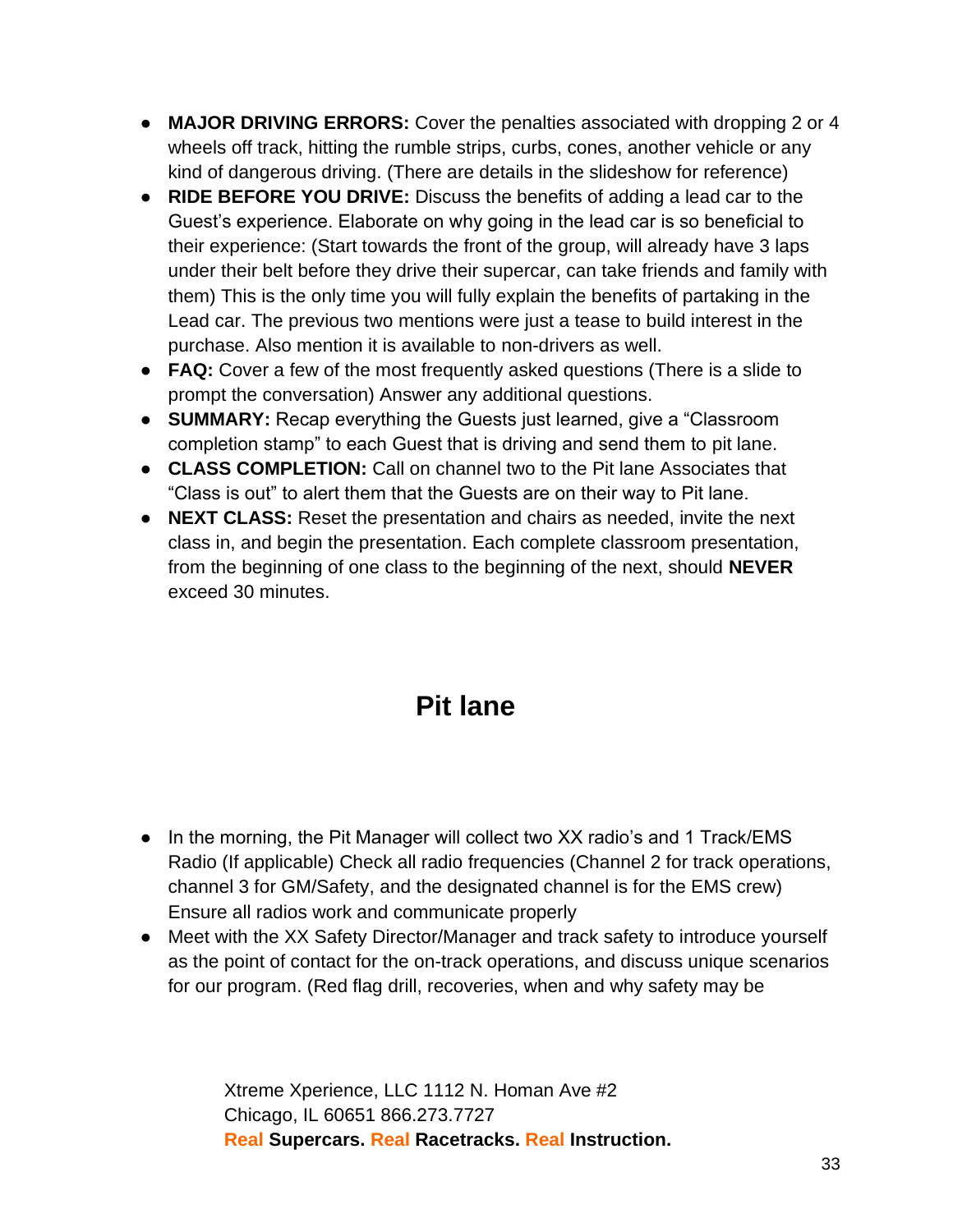dispatched, etc.)

Inform the safety team on what times the program is scheduled to start and stop.

- Once in pit lane, go through all the cars and ensure they are 100% full of fuel to start the day.
- Make sure the fuel truck and drop tank are full and in place with the appropriate 20lb fire extinguisher
- Ensure the cooling fans are in the proper place for the Front and Rear lead cars. They should be far enough down pit lane so there is room to park all the super cars within view of the expeditor's tents, but not far enough that Guests are able to get lost when sent to the lead car
- Keep the flow of the pit lane safe and efficient. Set up cars so guests are not crossing pitlane to get into the super cars, keeping the super cars parked on the side closest to the expeditors' tents.
- Ensure the pit box is in place and is appropriately stocked. (Sunscreen, Dramamine, wheel chocks, CO2 extinguisher, etc.)
- Check in with the Tech team and familiarize yourself with any known issues, and potential problems with the fleet that need to be monitored throughout the day
- *Check in with the GM to get up to speed with what cars may be overbooked, and what cars need to be loaded first.*
- Check in with the Chief Instructor and obtain the list for which instructors are assigned what cars, and which instructors will be going through the mentor program.
- Warm ups are scheduled to begin 30 minutes before the first guest drives. Radio checks should be started 10 minutes prior to the designated start time of morning warm ups. (If first guest drives are 9:00, warm ups are at 8:30, with radio checks beginning no later than 8:20)
- 5 minutes prior to radio checks, call "Instructors to cars"
- Once Instructors are in cars, walk down the line giving each Instructor a verbal radio check over the radio, ensuring the radio's/headsets are working properly. Use this time to double check the proper instructors are in the correct cars (Special assignments, mentorship programs, etc.)
- Once radio checks are completed, stage a front lead car in the staging area. Send ¼ of the field of super cars behind the lead car, and add the next lead car. Continue this process until all super cars are staged, with a lead car every ¼ through the field. This allows the Sr. Lead and Lead Instructors to keep an eye on the mentorship, passing, pace, and gives them the ability to relay important information back to the Pit Manager.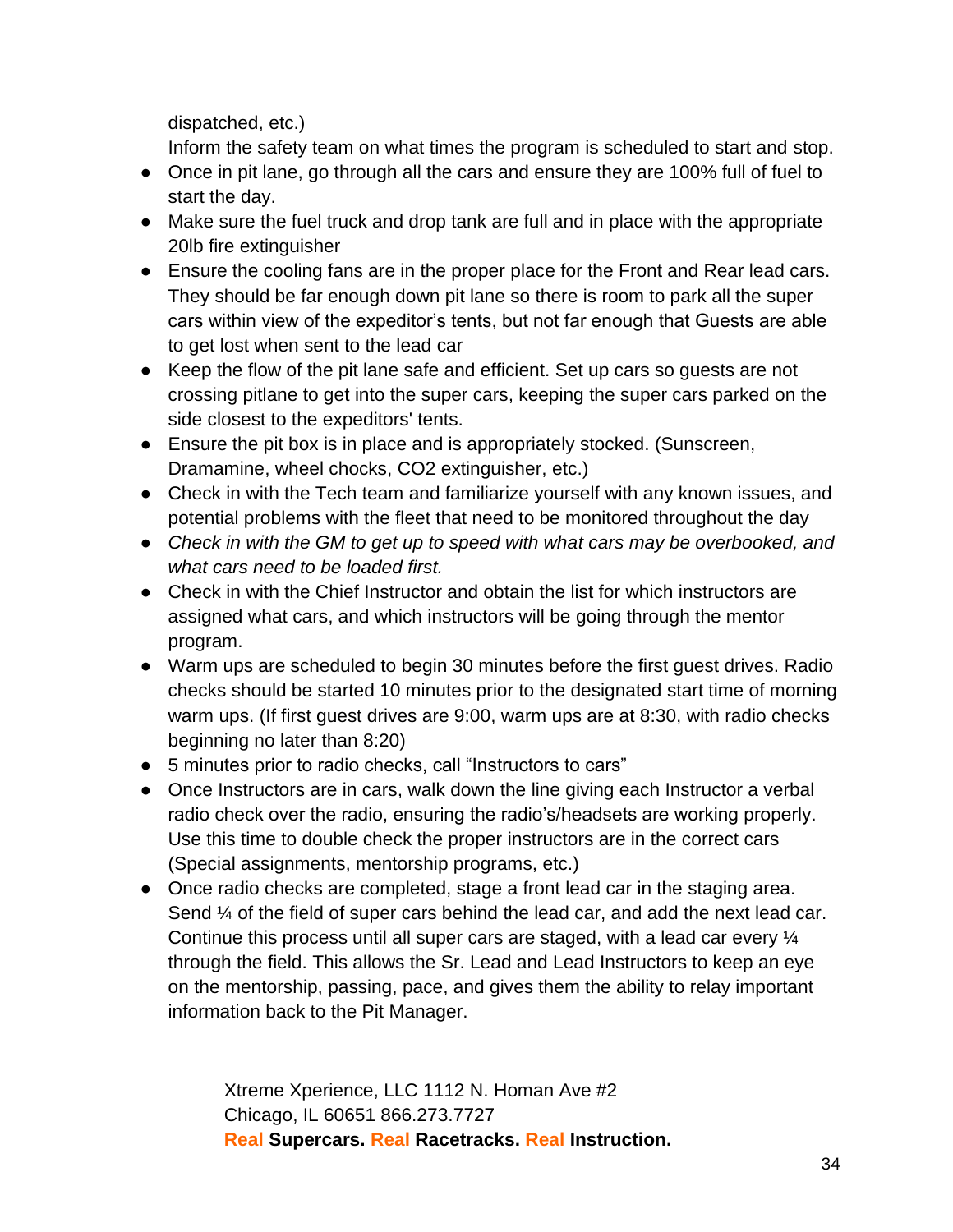(sometimes there will be a vehicle driven by the Tech team for a shake down/brake-bedding. These vehicles will go out with their hazards on, at the very rear of the field)

- At the designated start time of warm ups, confirm with track safety that the track is clear and all proper personnel are in place.
- Warm ups will consist of 2 rounds whenever possible. In the first round, release the cars once track safety confirms the track is clear and the proper personnel are in place. The cars will build up to speed over the course of 3-5 laps. Allow ample time for the New Instructor training and mentorship programs to take place.
- Once enough time has passed (3-5 laps, use your best judgement) Call a red flag over the radio.

The red flag should be called with a sense of urgency, as so it sticks out over any other radio chatter.

Ensure that you have a visual on a majority of the cars so that you are able to see all cars come to a stop properly.

Once all cars are stopped, and the red flag drill has been conducted properly, black flag all cars and bring them back into pit lane

- As the cars return into pitlane, stage the first lead car for the 2nd round of warm ups.
- Take any cars from the priority load list (obtained from the GM) and set them aside.

Take any remaining lead cars and set them aside so they can be loaded during the 2nd round of warm ups.

- Once the appropriate driver changes are made (Mentors and New Instructors) release the 2nd round of warm ups. Typically, this is a standard session, i.e. the same number of laps that will be run each session that day.
- The red flag should be called sometime during the 3rd or 4th lap of the 2nd round of warm ups, allowing enough time for the New Instructor to perform 1 session's worth of instruction.
- Once you black flag the 2nd session, make sure the lead cars remaining in pit lane are loaded and staged, ready to go out.
- As the super cars start to come back into pit lane, release the lead cars (up to 3 lead cars at a time) onto the track and get the first 3 sets of lead car rides done while you begin to load supercars.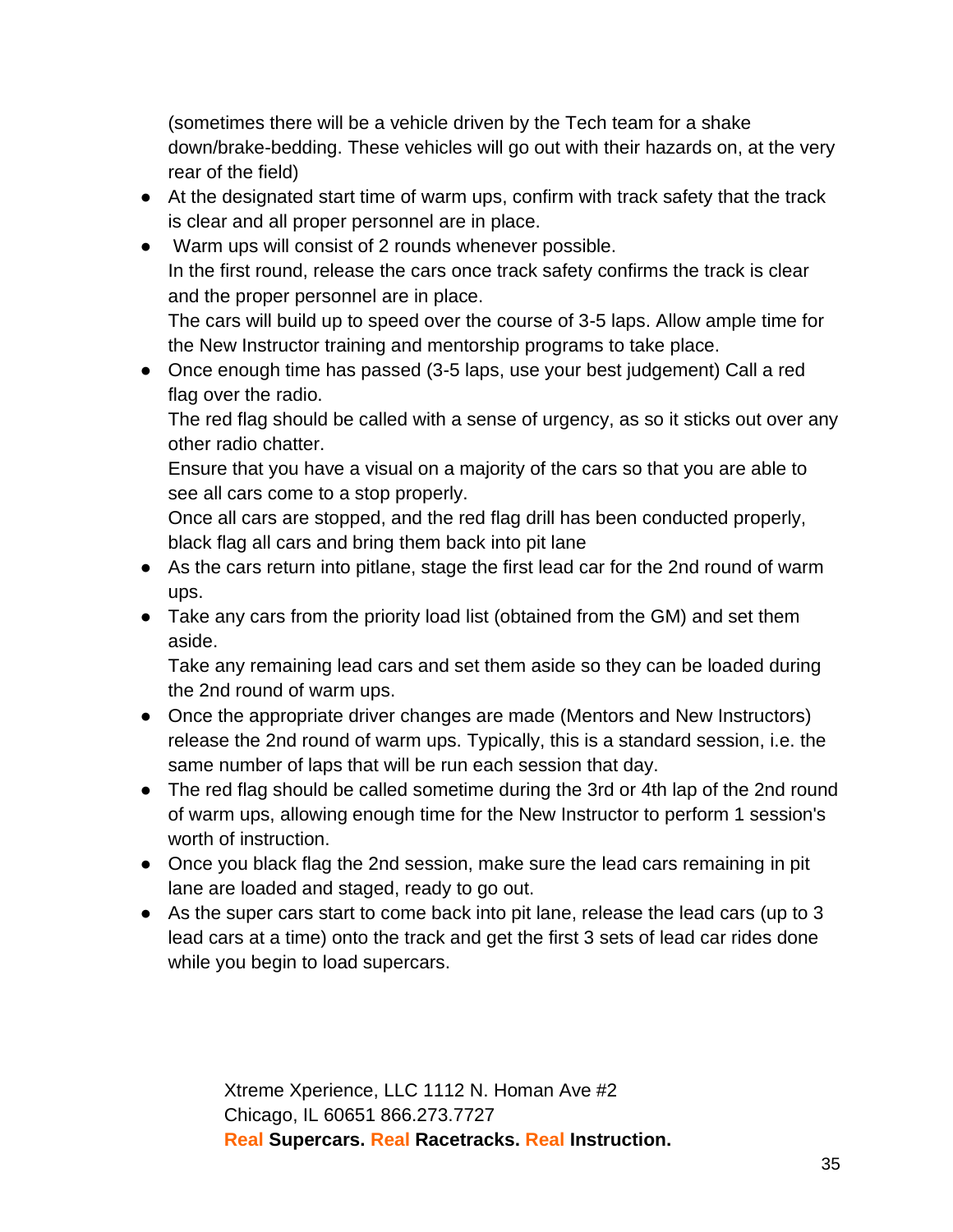- Confirm all required training has been completed successfully. If more training is needed, establish who will be paired up (Mentor/Trainee) with the Chief Instructor.
- Move all Instructors (New Instructors only if they have been signed off) over to the right seat, and load the cars with Guests.
- Any cars not being used, may go to fuel to be topped off.
- During this time, the Tech team will go through the fleet, checking tire pressures and collecting the USB's used during the morning warm ups.
- Advise track safety that the morning warm ups have been completed and the first Guest drives will be headed out on track.
- Stage the single lead car (once loaded with Guests) and the priority supercars behind it.

You can release this group once all the lead cars pass pit out on their checker lap.

- The number of cars that go out in each session should be limited to (2) lead cars. 1 front, one rear, and (6) super cars. This may vary from track to track. Some tracks will allow up to (7) super cars in a group, while others can only manage (5). Use your judgment and best discretion, based on the length of the track and number of cars being run, to ensure there is enough open track for the Guests to enjoy our program.
- When staging supercars, ensure proper placement of guests according to ability the in-car Instructor has ascertained (Experienced, motivated, comfortable). If the guest is "comfortable", the Instructor will signal with a rearward motion of the right hand and thumb. If "experienced", the Instructor will request front of pack".
- As the cars come off track, reload them with the next Guest in line. Ensure Instructors are expediting Guests into the cars to give the Instructor in-car as much time with the Guest as possible.
- Once the Guest is in the car, in gear, and ready to go, get the Guest staged behind the lead car as soon as possible.
- Once the track is clear, release the field "*Lead you are good to go, good to go"*  ensuring the cars follow out the front lead, any ride alongs are placed at the rear of the field, and followed by a rear lead car. (if needed)
- Keep a close eye on the field of cars on track that should be pitting-in, as a car that misses pit-in becomes a runner and potentially hazardous to the cars entering the track.
- As the cars on track begin their final lap, the lead car will call "Checker lap" A verbal confirmation should be given by the pit manager. This is a sign that the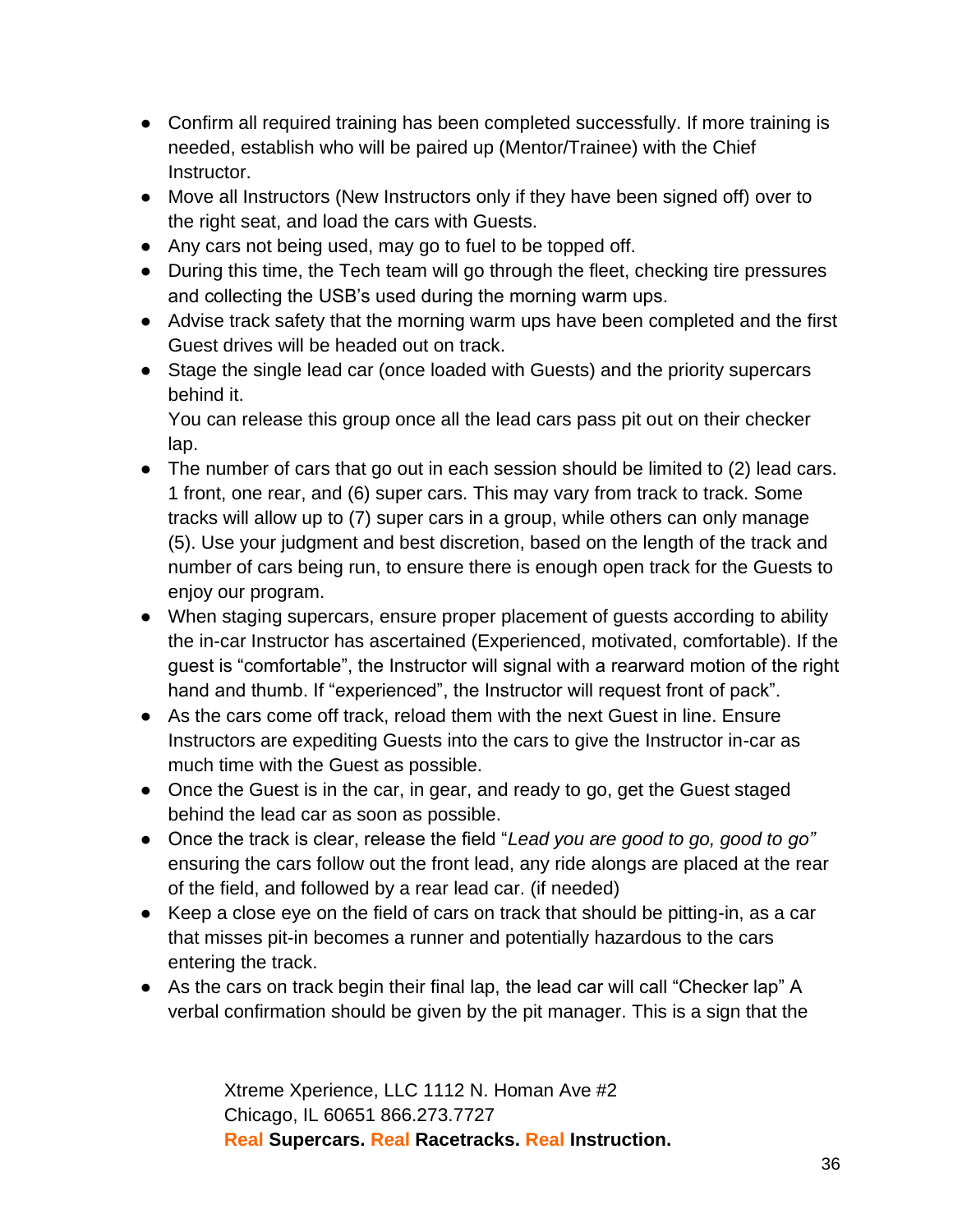session on track is ending soon, and the pit manager should be staging all the cars for the next group.

- As the Lead car on track pits in, they will call out "All cars Pit Pit Pit" and include a confirmation that all cars are on the lead lap, or if there are any cars that have one more lap.
- If all cars are on the lead lap, release the next group as soon as possible.
- If there are cars that are one lap down, wait for the last one to pass pit out, allow the lead car to get a good gap on that car, then release.
- Continue this practice through the morning while keeping an eye on the Instructor rotations, and fuel levels in the car.
- Instructors should do no more than 9 sessions in the car, and 3 sessions outside of the car. Staying on top of rotations is important so the Instructor group remains fresh and alert.
- Fuel levels should be monitored and checked regularly. The Mustang, Hellcat and AMG especially should be monitored closely.
- Whenever a car is sitting with no Guest's in line, this is the best opportunity to fuel the car without impeding the flow of the program. Fuel cars as often as possible when sitting, so they are able to make a stint of 3 hours or so without fuel when needed.
- Fuel out of the RAM first, so when the RAM is out of fuel, it can be sent and the drop tank is still full. This leaves you an extra 100gal of fuel on site while the RAM refuels.
- When the RAM needs to be sent for fuel, contact the GM so they are able to dispatch the available personnel.
- Fuel runs should be timed so all cars are able to be filled during lunch without running out of fuel on site.
- One hour prior to the scheduled lunch break, monitor the number of Guests in line for overages. Work with the expeditor team to ensure the proper Guests are moved (if needed) to break for lunch on time.
- 30 minutes prior to lunch, check in with the safety team and let them know the projected end time and if you will be running late into lunch.
- Once all cars are off track and you are stopped for lunch, inform track safety what time you plan to return cars to running on track in the afternoon.
- Fuel all cars.
- Once all cars are fueled, Tech will pull any cars needed for maintenance.
- After an Instructor meeting is held by the Chief Instructor, get the list of car assignments for the afternoon.